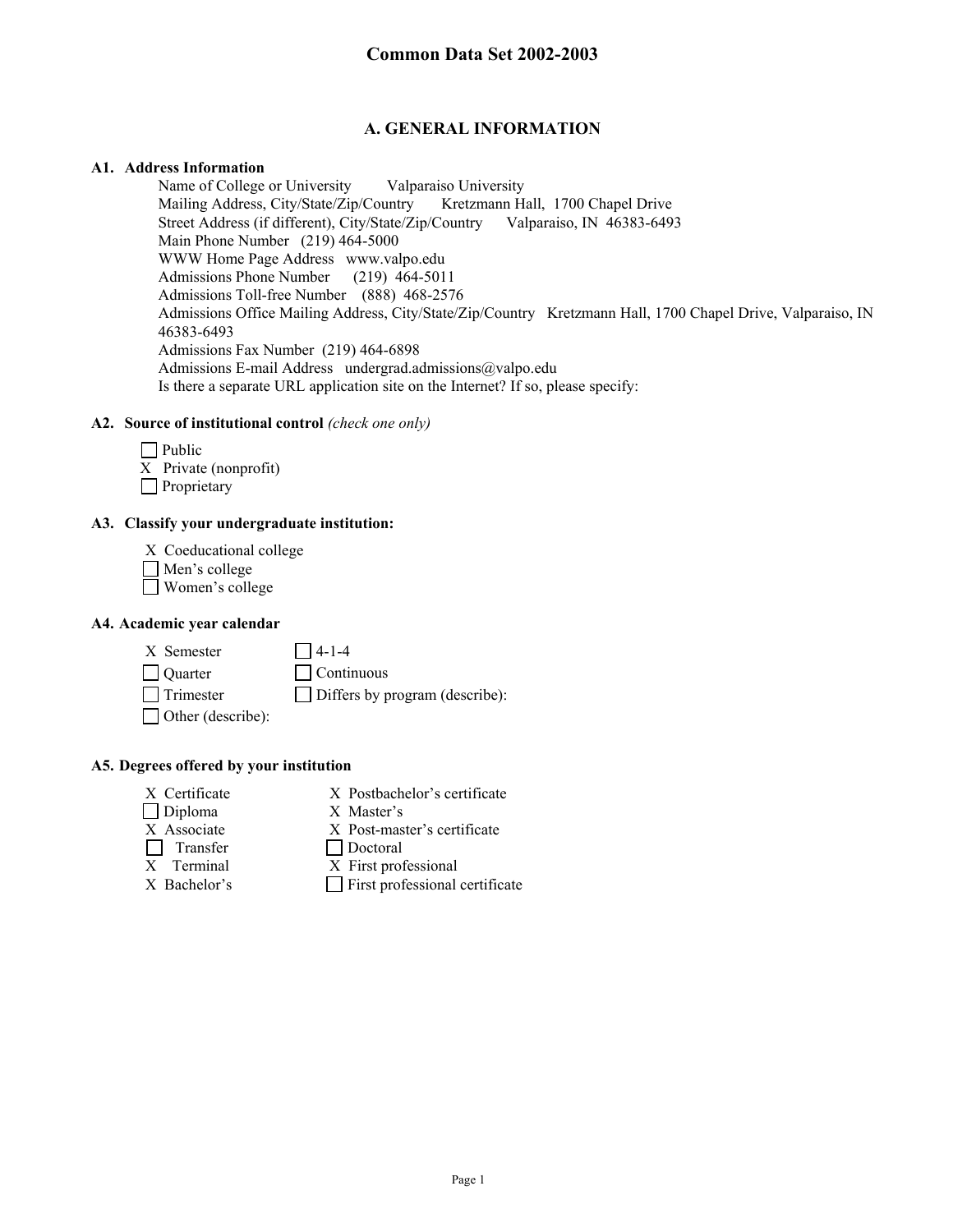### **B. ENROLLMENT AND PERSISTENCE**

**B1. Institutional Enrollment—Men and Women** Provide numbers of students for each of the following categories as of the institution's official fall reporting date or as of October 15, 2002.

|                                                        | <b>FULL-TIME</b> |              | <b>PART-TIME</b> |                  |
|--------------------------------------------------------|------------------|--------------|------------------|------------------|
|                                                        | Men              | Women        | Men              | Women            |
| <b>Undergraduates</b>                                  |                  |              |                  |                  |
| Degree-seeking, first-time<br>freshmen                 | 350              | 365          | $\overline{2}$   | $\boldsymbol{0}$ |
| Other first-year, degree-<br>seeking                   | 32               | 22           | $\overline{3}$   | 8                |
| All other degree-seeking                               | 924              | 1026         | 50               | 113              |
| Total degree-seeking                                   | 1306             | 1413         | 55               | 121              |
| All other undergraduates<br>enrolled in credit courses | $\overline{4}$   | 5            | $\overline{3}$   | $\overline{3}$   |
| Total undergraduates                                   | 1310             | 1418         | 58               | 124              |
| <b>First-professional</b>                              |                  |              |                  |                  |
| First-time, first-professional<br>students             | 99               | 104          | 10               | 6                |
| All other first-professionals                          | 139              | 125          | 17               | 13               |
| Total first-professional                               | 238              | 229          | 27               | 19               |
| Graduate                                               |                  |              |                  |                  |
| Degree-seeking, first-time                             | 16               | 22           | 20               | 28               |
| All other degree-seeking                               | 11               | 34           | 24               | 67               |
| All other graduates enrolled<br>in credit courses      | $\boldsymbol{0}$ | $\mathbf{1}$ | $\overline{2}$   | 13               |
| Total graduate                                         | 27               | 57           | 46               | 108              |

Total all undergraduates: \_\_\_2910\_\_\_\_\_

Total all graduate and professional students: \_\_\_\_\_751\_\_\_\_\_

GRAND TOTAL ALL STUDENTS: \_\_\_\_3661\_\_\_\_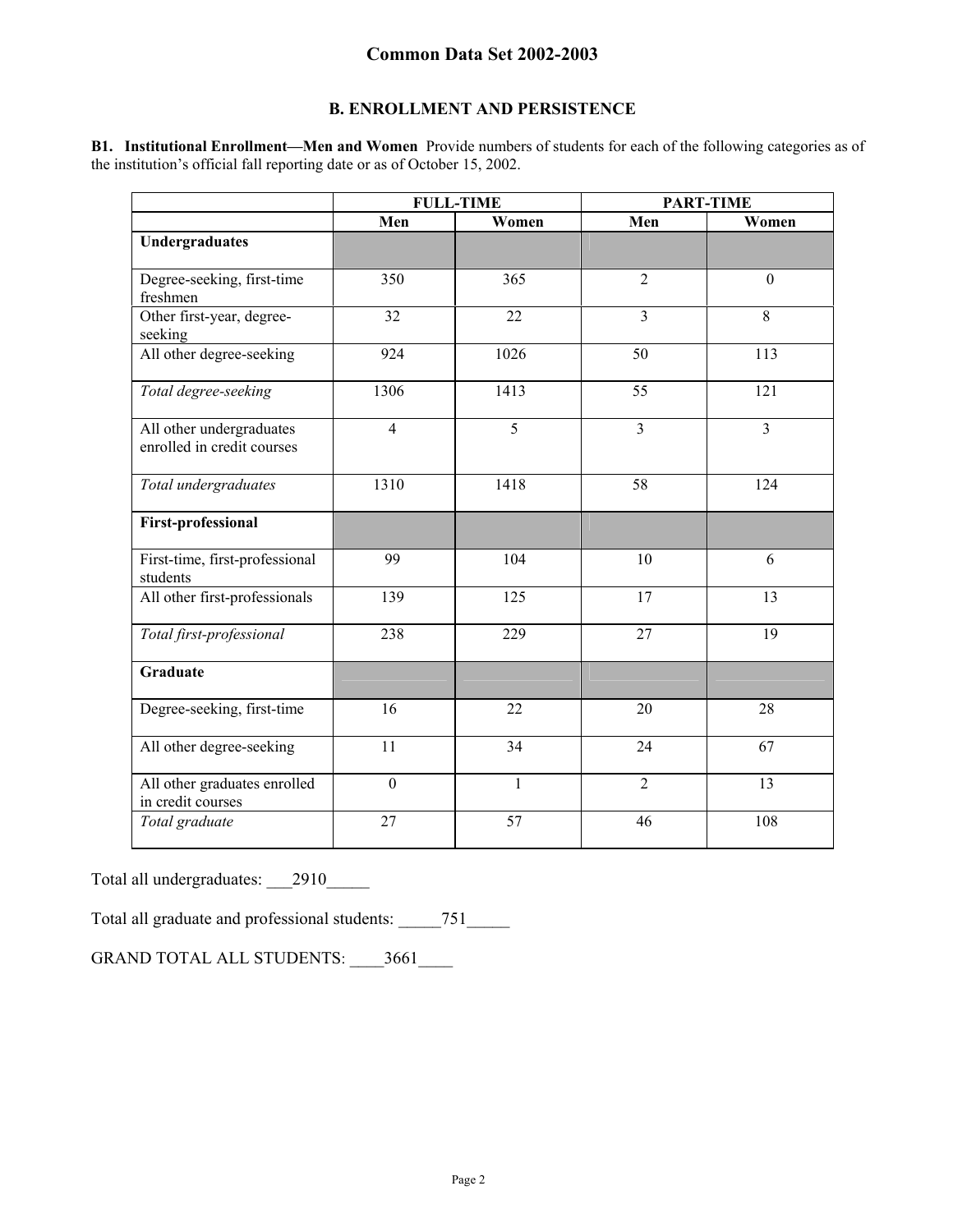**B2. Enrollment by Racial/Ethnic Category.** Provide numbers of undergraduate students for each of the following categories as of the institution's official fall reporting date or as of October 15, 2002. Complete the "Total Undergraduates" column only if you cannot provide data for the first two columns.

|                                   | Degree-seeking<br><b>First-time First year</b> | Degree-seeking<br>Undergraduates<br>(include first-time<br>first-year) | <b>Total</b><br>Undergraduates<br>(both degree- and non-<br>degree-seeking) |
|-----------------------------------|------------------------------------------------|------------------------------------------------------------------------|-----------------------------------------------------------------------------|
| Nonresident aliens                | 10                                             | 73                                                                     |                                                                             |
| Black, non-Hispanic               | 17                                             | 75                                                                     |                                                                             |
| American Indian or Alaskan Native | $\theta$                                       | 9                                                                      |                                                                             |
| Asian or Pacific Islander         | 21                                             | 57                                                                     |                                                                             |
| Hispanic                          | 25                                             | 82                                                                     |                                                                             |
| White, non-Hispanic               | 637                                            | 2547                                                                   |                                                                             |
| Race/ethnicity unknown            | 7                                              | 52                                                                     |                                                                             |
| <b>Total</b>                      | 717                                            | 2895                                                                   |                                                                             |

#### **Persistence**

#### **B3. Number of degrees awarded by your institution from July 1, 2001, to June 30, 2002.**

| Certificate/diploma             |     |
|---------------------------------|-----|
| Associate degrees               |     |
| Bachelor's degrees              | 631 |
| Postbachelor's certificates     |     |
| Master's degrees                |     |
| Post-master's certificates      |     |
| Doctoral degrees                |     |
| First professional degrees      | 146 |
| First professional certificates |     |
|                                 |     |

#### **Graduation Rates**

The items in this section correspond to data elements collected by the IPEDS Web-based Data Collection System's Graduation Rate Survey (GRS). For complete instructions and definitions of data elements, see the IPEDS GRS instructions and glossary on the 2002 Web-based survey.

#### **For Bachelor's or Equivalent Programs**

Report for the cohort of full-time first-time bachelor's (or equivalent) degree-seeking undergraduate students who entered in fall 1996. Include in the cohort those who entered your institution during the summer term preceding fall 1996.

- **B4.** Initial 1996 cohort of first-time, full-time bachelor's (or equivalent) degree-seeking undergraduate students; total all students: 655
- **B5.** Of the initial 1996 cohort, how many did not persist and did not graduate for the following reasons: deceased, permanently disabled, armed forces, foreign aid service of the federal government, or official church missions; total allowable exclusions: \_\_\_\_\_\_\_\_\_\_\_\_\_\_\_\_\_\_\_\_\_\_
- **B6.** Final 1996 cohort, after adjusting for allowable exclusions:  $655$ (Subtract question B5 from question B4)
- **B7.** Of the initial 1996 cohort, how many completed the program in four years or less (by August 31, 2000): 381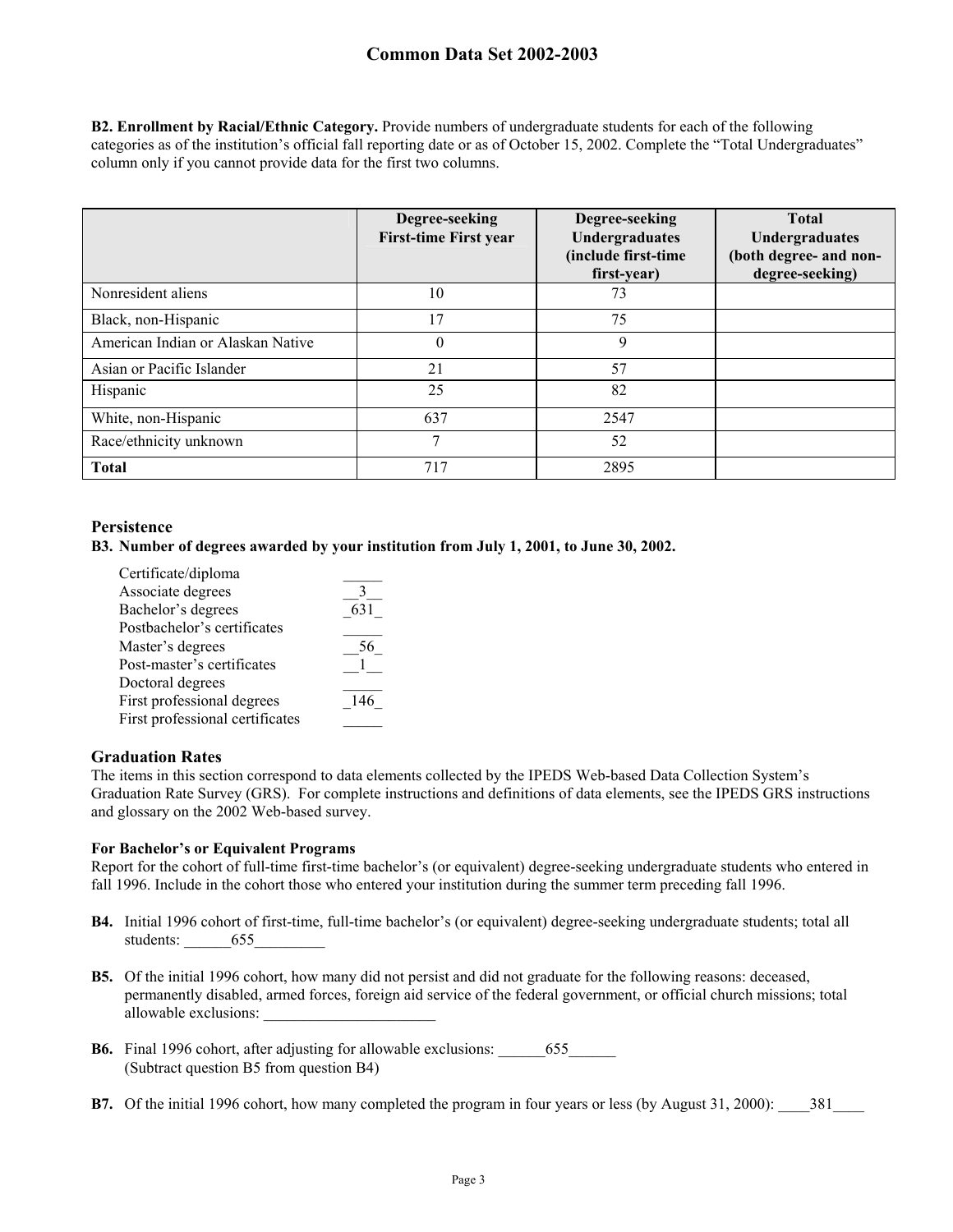- **B8**. Of the initial 1996 cohort, how many completed the program in more than four years but in five years or less (after August 31, 2000 and by August 31, 2001): 94
- **B9.** Of the initial 1996 cohort, how many completed the program in more than five years but in six years or less (after August 31, 2001 and by August 31, 2002): \_\_\_\_\_\_\_\_ 4\_\_\_\_
- **B10**. Total graduating within six years (sum of questions B7, B8, and B9):  $\qquad$  479
- **B11.** Six-year graduation rate for 1996 cohort (question B10 divided by question B6): \_\_\_\_\_73\_\_\_\_\_ %

#### **For Two-Year Institutions:**

**B12**. Initial 1999 cohort, total of first-time, full-time degree/certificate-seeking students:

**B13.** Of the initial 1999 cohort, how many did not persist and did not graduate for the following reasons: deceased, permanently disabled, armed forces, foreign aid service of the federal government, or official church missions; total allowable exclusions:

|  |                                           | <b>B14.</b> Final 1999 cohort, after adjusting for allowable exclusions |  |
|--|-------------------------------------------|-------------------------------------------------------------------------|--|
|  | (Subtract question B13 from question B12) |                                                                         |  |

- **B15.** Completers of programs of less than two years duration (total):
- **B16.** Completers of programs of less than two years within 150 percent of normal time:
- **B17.** Completers of programs of at least two but less than four years (total):
- **B18.** Completers of programs of at least two but less than four-years within 150 percent of normal time:

**B19.** Total transfers-out (within three years) to other institutions:

| <b>B20.</b> Total transfers to two-year institutions: |
|-------------------------------------------------------|
|-------------------------------------------------------|

**B21.** Total transfers to four-year institutions:

#### **Retention Rates**

Report for the cohort of all full-time, first-time bachelor's (or equivalent) degree-seeking undergraduate students who entered in fall 2001 (or the preceding summer term). The initial cohort may be adjusted for students who departed for the following reasons: deceased, permanently disabled, armed forces, foreign aid service of the federal government or official church missions. No other adjustments to the initial cohort should be made.

**B22.** For the cohort of all full-time bachelor's (or equivalent) degree-seeking undergraduate students who entered your institution as freshmen in fall 2001 (or the preceding summer term), what percentage was enrolled at your institution as of the date your institution calculates its official enrollment in fall 2002? 88 %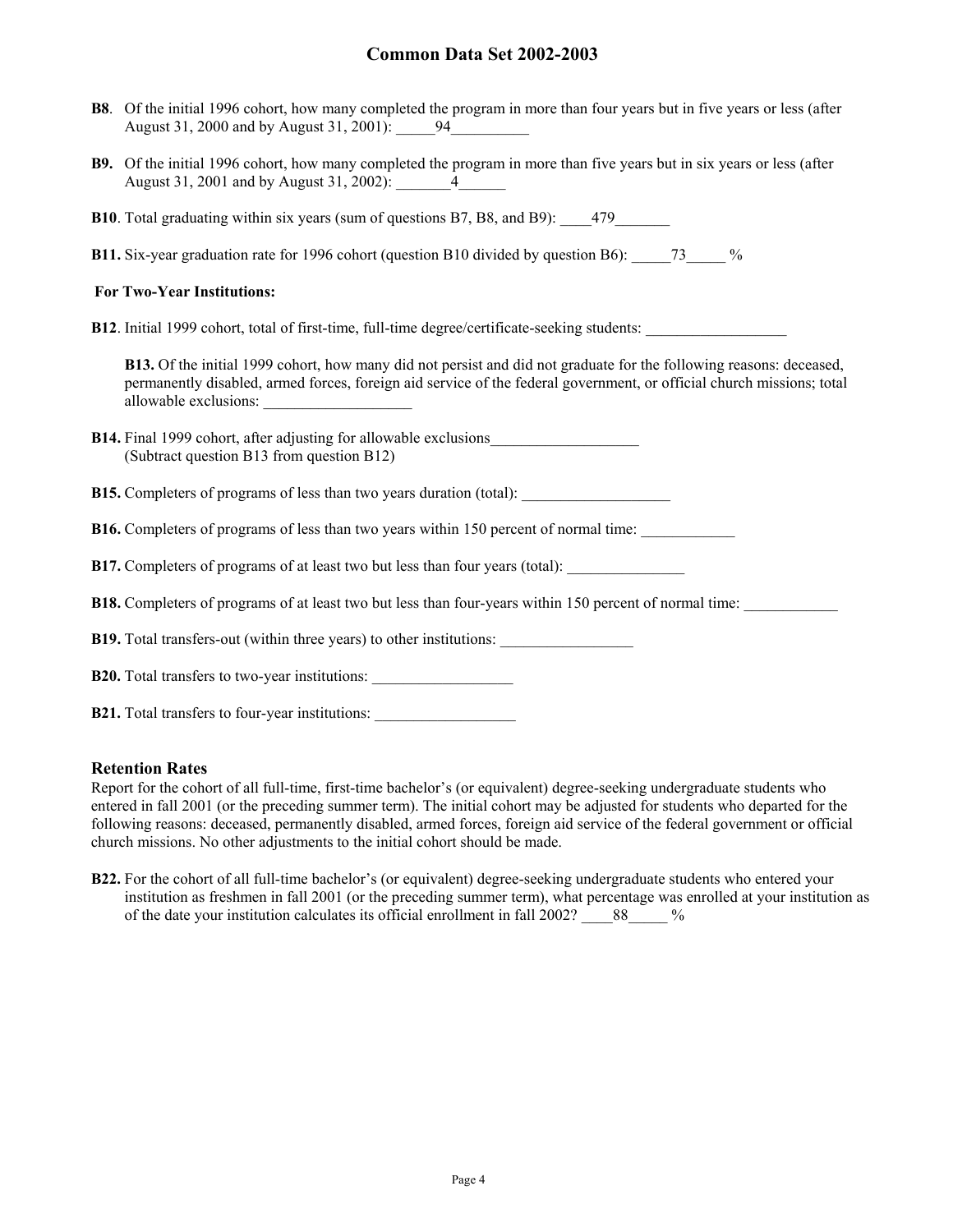### **C. FIRST-TIME, FIRST-YEAR (FRESHMAN) ADMISSION**

#### **Applications**

**C1. First-time, first-year (freshman) students:** Provide the number of degree-seeking, first-time, first-year students who applied, were admitted, and enrolled (full- or part-time) in fall 2002. Include early decision, early action, and students who began studies during summer in this cohort. Applicants should include only those students who fulfilled the requirements for consideration for admission (i.e., who completed actionable applications) and who have been notified of one of the following actions: admission, nonadmission, placement on waiting list, or application withdrawn (by applicant or institution). Admitted applicants should include wait-listed students who were subsequently offered admission.

| Total first-time, first-year (freshman) men who applied                                                                                    | 1612                  |
|--------------------------------------------------------------------------------------------------------------------------------------------|-----------------------|
| Total first-time, first-year (freshman) women who applied                                                                                  | 1505                  |
| Total first-time, first-year (freshman) men who were admitted                                                                              | 1291                  |
| Total first-time, first-year (freshman) women who were admitted                                                                            | 1317                  |
|                                                                                                                                            |                       |
| Total full-time, first-time, first-year (freshman) men who enrolled<br>Total part-time, first-time, first-year (freshman) men who enrolled | 350<br>$\overline{2}$ |
|                                                                                                                                            |                       |
| Total full-time, first-time, first-year (freshman) women who enrolled                                                                      | 365                   |
| Total part-time, first-time, first-year (freshman) women who enrolled                                                                      |                       |

**C2. Freshman wait-listed students (students who met admission requirements but whose final admission was contingent on space availability)** 

| Do you have a policy of placing students on a waiting list? $\Box$ Yes X No |  |
|-----------------------------------------------------------------------------|--|
| If yes, please answer the questions below for fall 2002 admissions:         |  |

| Number of qualified applicants placed on waiting list |  |
|-------------------------------------------------------|--|
| Number accepting a place on the waiting list          |  |
| Number of wait-listed students admitted               |  |

### **Admission Requirements**

#### **C3. High school completion requirement**

Check the appropriate box to identify your high school completion requirement for degree-seeking entering students:

X High school diploma is required and GED is accepted

 $\Box$  High school diploma is required and GED is not accepted

 $\Box$  High school diploma or equivalent is not required

#### **C4. Does your institution require or recommend a general college-preparatory program for degree-seeking students?**

| еашт |  |
|------|--|
|------|--|

X Recommend

Neither require nor recommend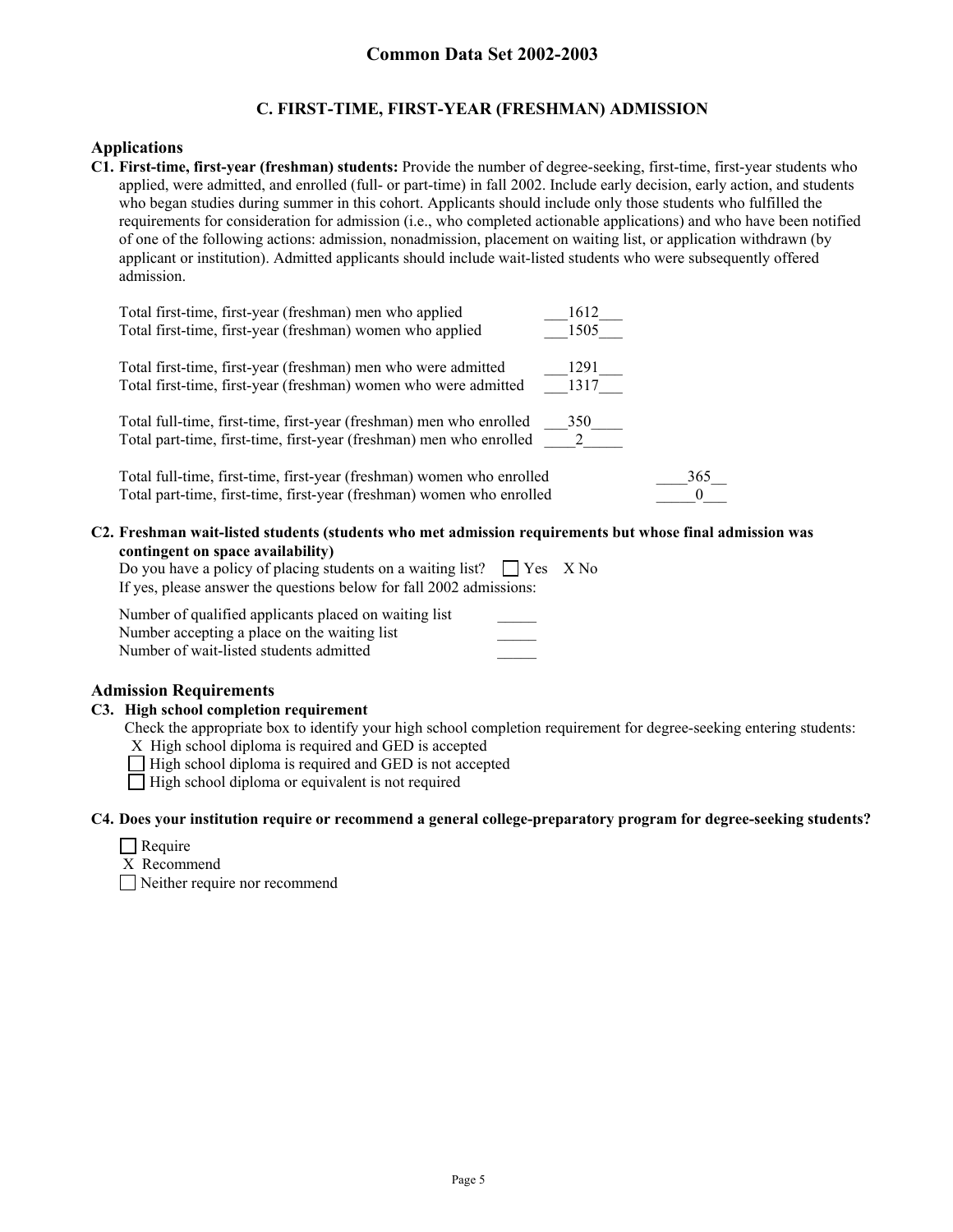**C5. Distribution of high school units required and/or recommended.** Specify the distribution of academic high school course units required and/or recommended of all or most degree-seeking students using Carnegie units (one unit equals one year of study or its equivalent). If you use a different system for calculating units, please convert.

|                                  | <b>Units Required</b> | <b>Units Recommended</b> |
|----------------------------------|-----------------------|--------------------------|
| Total academic units             |                       |                          |
| English                          |                       |                          |
| Mathematics                      |                       |                          |
| Science                          | 2                     |                          |
| Of these, units that must be lab | $\overline{2}$        |                          |
| Foreign language                 |                       |                          |
| Social studies                   | 3                     |                          |
| History                          |                       |                          |
| Academic electives               |                       |                          |
| Other (specify)                  |                       |                          |

#### **Basis for Selection**

**C6.** Do you have an open admission policy, under which virtually all secondary school graduates or students with GED equivalency diplomas are admitted without regard to academic record, test scores, or other qualifications? If so, check which applies:

Open admission policy as described above for all students \_\_\_

Open admission policy as described above for most students, but

selective admission for out-of-state students \_\_\_

selective admission to some programs \_\_\_\_\_ other (explain)

**C7. Relative importance of each of the following academic and nonacademic factors in your first-time, first-year, degree-seeking (freshman) admission decisions.** 

|                                            | <b>Very Important</b> | Important | Considered | <b>Not Considered</b> |
|--------------------------------------------|-----------------------|-----------|------------|-----------------------|
| <b>Academic</b><br>Secondary school record | X                     |           |            |                       |
| Class rank                                 |                       | Χ         |            |                       |
| Recommendation(s)                          |                       |           | Х          |                       |
| Standardized test scores                   |                       | X         |            |                       |
| Essay                                      |                       |           | X          |                       |
| <b>Nonacademic</b>                         |                       |           |            |                       |
| Interview                                  |                       |           | Χ          |                       |
| Extracurricular activities                 |                       | X         |            |                       |
| Talent/ability                             |                       | Х         |            |                       |
| Character/personal qualities               |                       |           | X          |                       |
| Alumni/ae relation                         |                       |           | Х          |                       |
| Geographical residence                     |                       |           |            | X                     |
| State residency                            |                       |           |            | Χ                     |
| Religious affiliation/commitment           |                       |           | X          |                       |
| Minority status                            |                       |           | Χ          |                       |
| Volunteer work                             |                       |           | Χ          |                       |
| Work experience                            |                       |           |            | X                     |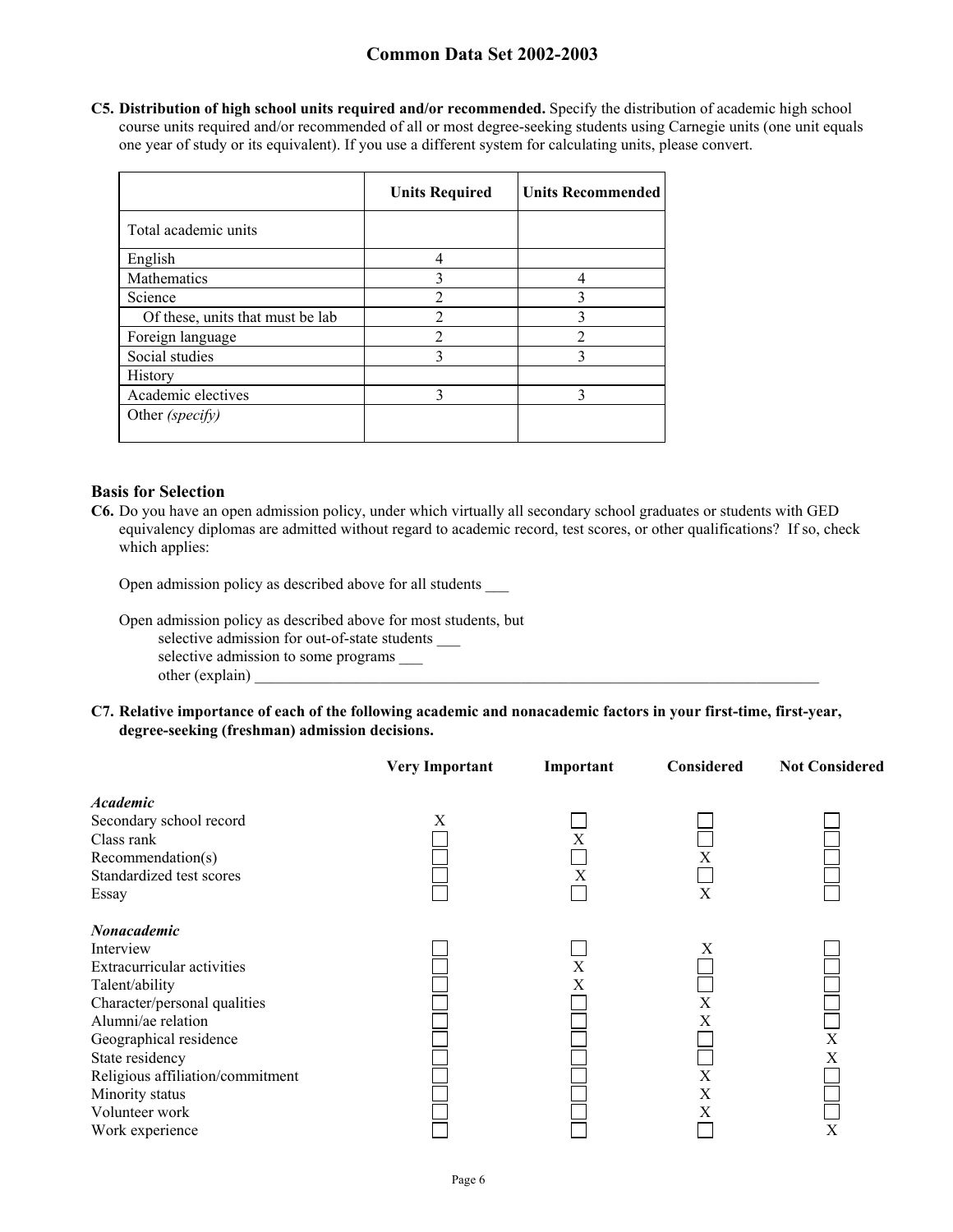### **SAT and ACT Policies**

#### **C8. Entrance exams**

A. Does your institution make use of SAT I, SAT II, or ACT scores in admission decisions for first-time, first-year, degreeseeking applicants? X Yes  $\Box$  No

If yes, place check marks in the appropriate boxes below to reflect your institution's policies for use in admission.



**In addition**, does your institution use applicants' test scores for placement or counseling? Placement  $\Box$  Yes X No

Counseling Yes X No B. Does your institution use the SAT I or II or the ACT for **placement only**? If so, please mark the appropriate boxes below:

|               |         | <b>PLACEMENT</b> |                    |  |
|---------------|---------|------------------|--------------------|--|
|               | Require | Recommend        | <b>Require for</b> |  |
|               |         |                  | some               |  |
| SAT I         |         |                  |                    |  |
| <b>SAT II</b> |         |                  |                    |  |
| ACT           |         |                  |                    |  |
| SAT I or ACT  |         |                  |                    |  |

C. Latest date by which SAT I or ACT scores must be received for fall-term admission 8/15

Latest date by which SAT II scores must be received for fall-term admission

D. If necessary, use this space to clarify your test policies (e.g., if tests are recommended for some students, or if tests are not required of some students):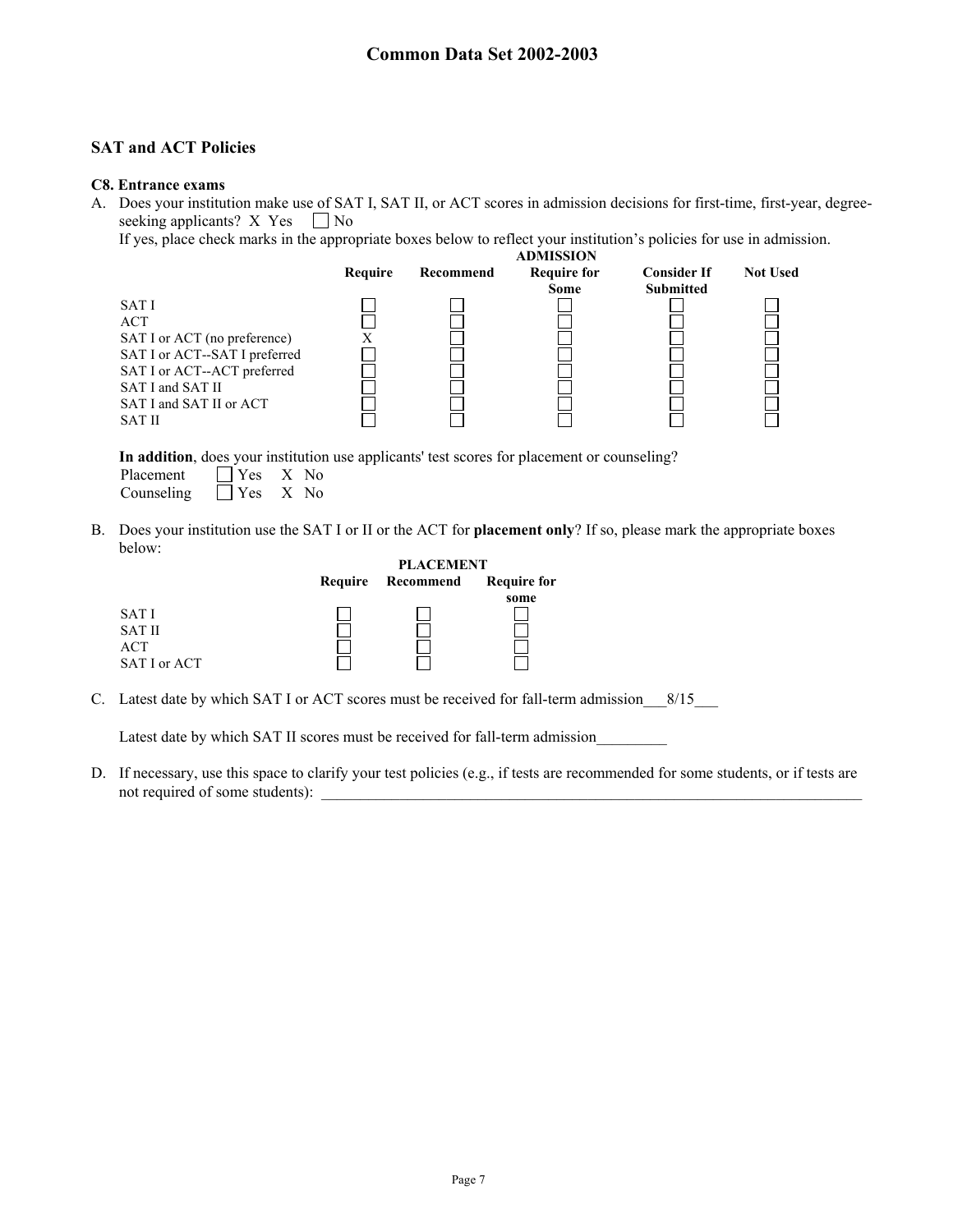### **Freshman Profile**

Provide percentages for **ALL enrolled, degree-seeking, full-time and part-time, first-time, first-year (freshman) students**  enrolled in fall 2002, including students who began studies during summer, international students/nonresident aliens, and students admitted under special arrangements.

**C9. Percent and number of first-time, first-year (freshman) students enrolled in fall 2002 who submitted national standardized (SAT/ACT) test scores.** Include information for **ALL enrolled, degree-seeking, first-time, first-year (freshman) students who submitted test scores**. Do not include partial test scores (e.g., mathematics scores but not verbal for a category of students) or combine other standardized test results (such as TOEFL) in this item. SAT scores should be recentered scores. The 25th percentile is the score that 25 percent scored at or below; the 75th percentile score is the one that 25 percent scored at or above.

| Percent submitting SAT scores | 58 | Number submitting SAT scores | 415 |
|-------------------------------|----|------------------------------|-----|
| Percent submitting ACT scores |    | Number submitting ACT scores | 534 |

|                      | 25th Percentile | <b>75th Percentile</b> |
|----------------------|-----------------|------------------------|
| <b>SAT I Verbal</b>  | 530             | 650                    |
| <b>SAT I Math</b>    | 530             | 650                    |
| <b>ACT</b> Composite | 23              | 29                     |
| <b>ACT</b> English   |                 |                        |
| <b>ACT Math</b>      |                 |                        |

Percent of first-time, first-year (freshman) students with scores in each range:

|         | <b>SAT I Verbal</b> | <b>SAT I Math</b> |
|---------|---------------------|-------------------|
| 700-800 |                     | 14                |
| 600-699 | 39                  | 37                |
| 500-599 | 43                  | 37                |
| 400-499 |                     | 12                |
| 300-399 |                     |                   |
| 200-299 |                     |                   |

|           | <b>ACT</b><br>Composite | <b>ACT English</b> | <b>ACT Math</b> |
|-----------|-------------------------|--------------------|-----------------|
| $30 - 36$ |                         |                    |                 |
| 24-29     | 52                      |                    |                 |
| 18-23     | 26                      |                    |                 |
| $12 - 17$ |                         |                    |                 |
| $6 - 11$  |                         |                    |                 |
| Below 6   |                         |                    |                 |

**C10. Percent of all degree-seeking, first-time, first-year (freshman) students who had high school class rank within each of the following ranges (report information for those students from whom you collected high school rank information).** 

| Percent in top tenth of high school graduating class      | 34 |
|-----------------------------------------------------------|----|
| Percent in top quarter of high school graduating class    | 68 |
| Percent in top half of high school graduating class       |    |
| Percent in bottom half of high school graduating class    |    |
| Percent in bottom quarter of high school graduating class |    |

Percent of total first-time, first-year (freshman) students who submitted high school class rank:  $\frac{86}{2}$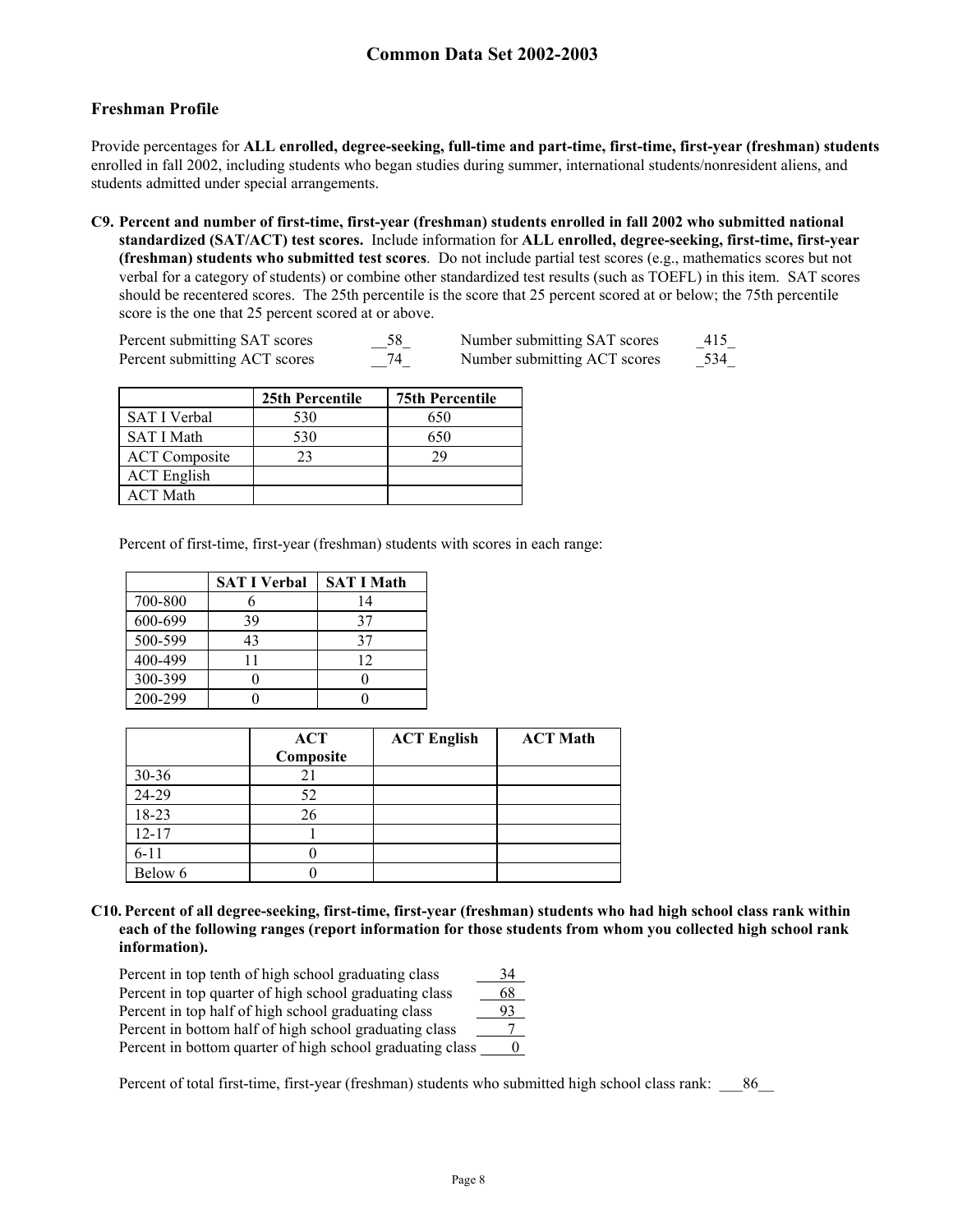**C11. Percentage of all enrolled, degree-seeking, first-time, first-year (freshman) students who had high school gradepoint averages within each of the following ranges (using 4.0 scale). Report information only for those students from whom you collected high school GPA.** 

| Percent who had GPA of 3.0 and higher    |  |
|------------------------------------------|--|
| Percent who had GPA between 2.0 and 2.99 |  |
| Percent who had GPA between 1.0 and 1.99 |  |
| Percent who had GPA below 1.0            |  |

#### **C12. Average high school GPA of all degree-seeking, first-time, first-year (freshman) students who submitted GPA:**

Percent of total first-time, first-year (freshman) students who submitted high school GPA:  $\frac{1}{2}$ 

#### **Admission Policies**

#### **C13. Application fee**

| Does your institution have an application fee?<br>Amount of application fee: __ \$30                                                                         | X Yes | Nο |  |
|--------------------------------------------------------------------------------------------------------------------------------------------------------------|-------|----|--|
| Can it be waived for applicants with financial need?                                                                                                         | x Yes | No |  |
| C14. Application closing date<br>Does your institution have an application closing date?<br>Application closing date (fall): $8/15$<br>Priority date: $1/15$ | X Yes | No |  |

#### **C15.** Are first-time, first-year students accepted for terms other than the fall?  $X$  Yes  $\Box$  No

#### **C16. Notification to applicants of admission decision sent** *(fill in one only)*

| On a rolling basis beginning (date): | 12/01 |
|--------------------------------------|-------|
| $By$ (date):                         |       |
| Other:                               |       |

#### **C17. Reply policy for admitted applicants** *(fill in one only)*

Must reply by (date): \_\_\_\_\_\_\_\_\_\_ No set date: Must reply by May 1 or within  $\frac{4}{4}$  weeks if notified thereafter Other:

#### **C18. Deferred admission:** Does your institution allow students to postpone enrollment after admission?  $X$  Yes  $\Box$  No

If yes, maximum period of postponement: \_\_\_1 year\_\_\_\_

- **C19. Early admission of high school students:** Does your institution allow high school students to enroll as full-time, firsttime, first-year (freshman) students one year or more before high school graduation? X Yes  $\Box$  No
- **C20. Common application:** Will you accept the Common Application distributed by the National Association of Secondary

| School Principals if submitted?                           | $X Yes \square No$ |  |
|-----------------------------------------------------------|--------------------|--|
| If "yes," are supplemental forms required?                | $\Box$ Yes $X$ No  |  |
| Is your college a member of the Common Application Group? | $X$ Yes $\Box$ No  |  |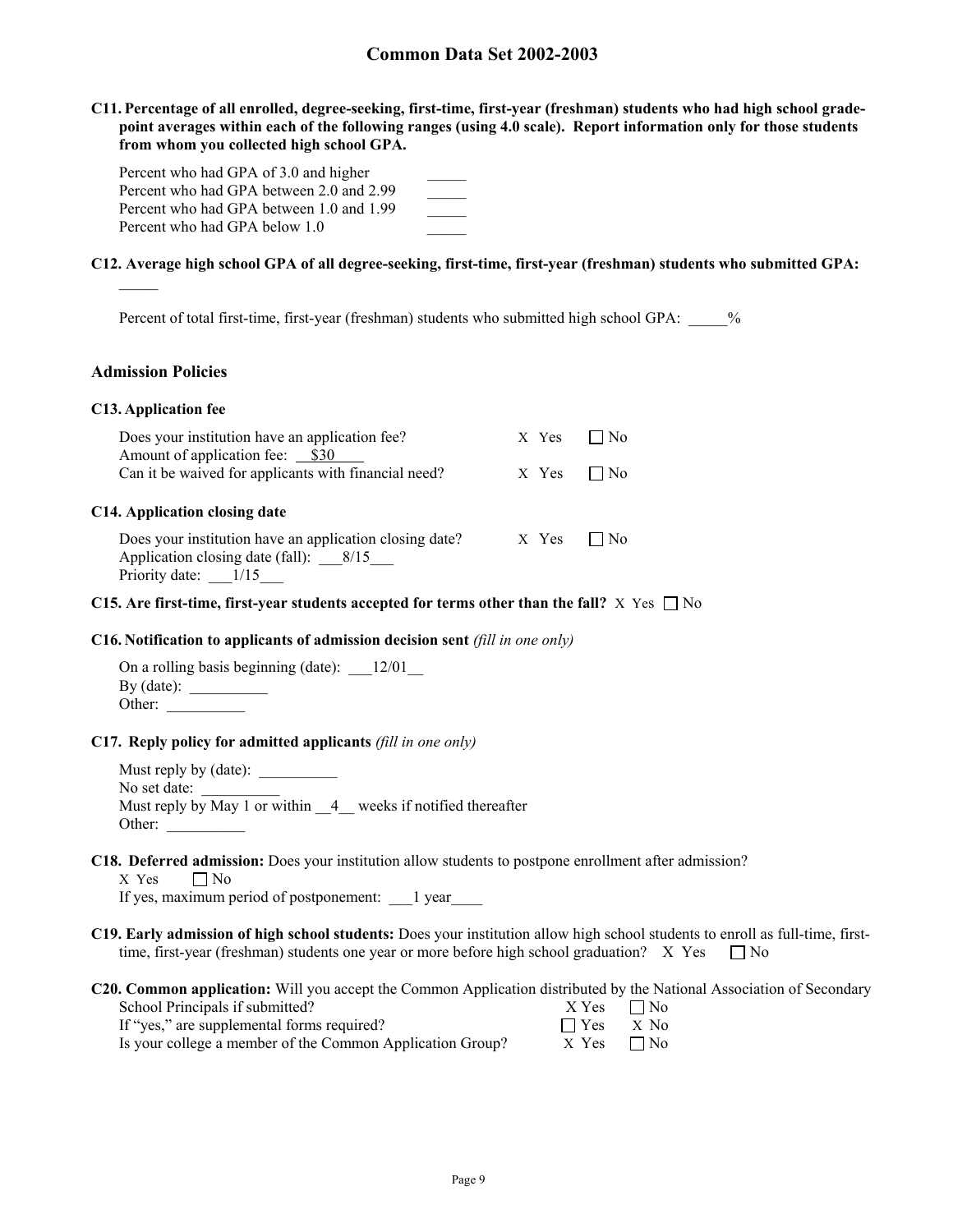#### **Early Decision and Early Action Plans**

| C21. Early decision: Does your institution offer an early decision plan (an admission plan that permits students to apply and |                   |  |
|-------------------------------------------------------------------------------------------------------------------------------|-------------------|--|
| be notified of an admission decision well in advance of the regular notification date and that asks students to commit to     |                   |  |
| attending if accepted) for first-time, first-year (freshman) applicants for fall enrollment?                                  | $\Box$ Yes $X$ No |  |

| If "yes," please complete the following:                                                                                      |  |
|-------------------------------------------------------------------------------------------------------------------------------|--|
| First or only early decision plan closing date<br>First or only early decision plan notification date                         |  |
| Other early decision plan closing date<br>Other early decision plan notification date                                         |  |
| For the Fall 2002 entering class:                                                                                             |  |
| Number of early decision applications received by your institution<br>Number of applicants admitted under early decision plan |  |
| Please provide significant details about your early decision plan:                                                            |  |
|                                                                                                                               |  |

**C22. Early action:** Do you have a nonbinding early action plan whereby students are notified of an admission decision well in advance of the regular notification date but do not have to commit to attending your college?

 $X$  Yes  $\Box$  No

If "yes," please complete the following:

| Early action closing date      | 11/01 |
|--------------------------------|-------|
| Early action notification date | 12/01 |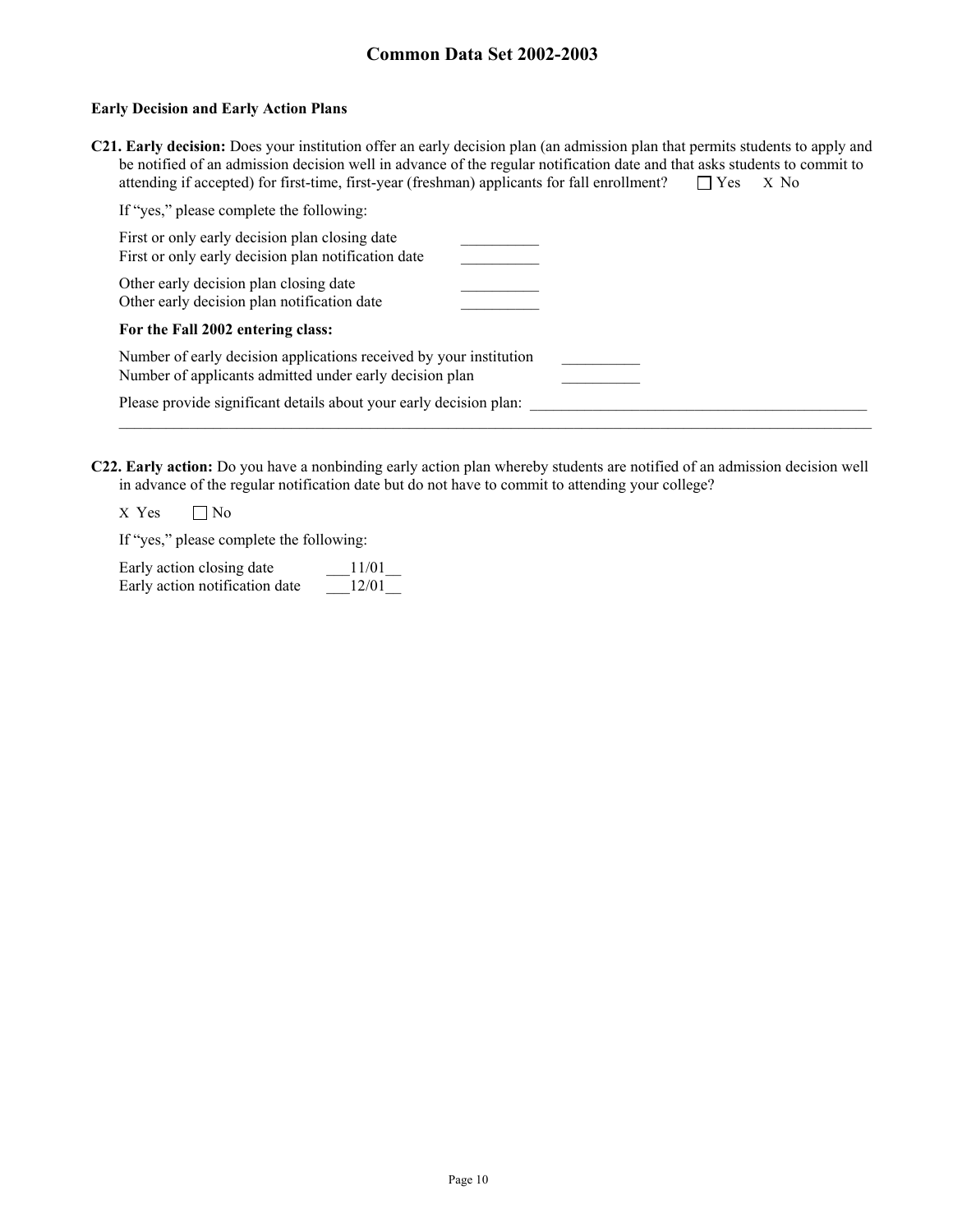### **D. TRANSFER ADMISSION**

### **Fall Applicants**

**D1.** Does your institution enroll transfer students?  $X$  Yes  $\Box$  No (If no, please skip to Section E) If yes, may transfer students earn advanced standing credit by transferring credits earned from course work completed at other colleges/universities? X Yes  $\Box$  No

**D2.** Provide the number of students who applied, were admitted, and enrolled as degree-seeking transfer students in fall 2001.

|       | <b>Applicants</b> | <b>Admitted Applicants</b> | <b>Enrolled Applicants</b> |
|-------|-------------------|----------------------------|----------------------------|
| Men   |                   |                            |                            |
| Women | .40               | 109                        |                            |
| Total |                   | '86                        | 102                        |

#### **Application for Admission**

- **D3.** Indicate terms for which transfers may enroll: X Fall Minter X Spring X Summer
- **D4.** Must a transfer applicant have a minimum number of credits completed or else must apply as an entering freshman? Yes X No

If yes, what is the minimum number of credits and the unit of measure?

**D5.** Indicate all items required of transfer students to apply for admission:

|                                                             | Required<br>of All | Recommended<br>of All | Recommended<br>of Some | <b>Required of</b><br><b>Some</b> | Not required |
|-------------------------------------------------------------|--------------------|-----------------------|------------------------|-----------------------------------|--------------|
| High school transcript                                      |                    |                       |                        |                                   |              |
| College transcript $(s)$                                    | X                  |                       |                        |                                   |              |
| Essay or personal statement                                 | Х                  |                       |                        |                                   |              |
| Interview                                                   |                    |                       |                        |                                   |              |
| Standardized test scores                                    |                    |                       |                        | Χ                                 |              |
| Statement of good standing<br>from prior institution( $s$ ) | X                  |                       |                        |                                   |              |

- **D6.** If a minimum high school grade point average is required of transfer applicants, specify (on a 4.0 scale):
- **D7**. If a minimum college grade point average is required of transfer applicants, specify (on a 4.0 scale): \_\_\_\_\_2.0\_\_\_\_
- **D8**. List any other application requirements specific to transfer applicants: \_\_\_Certain programs may require higher GPA for transfer admission .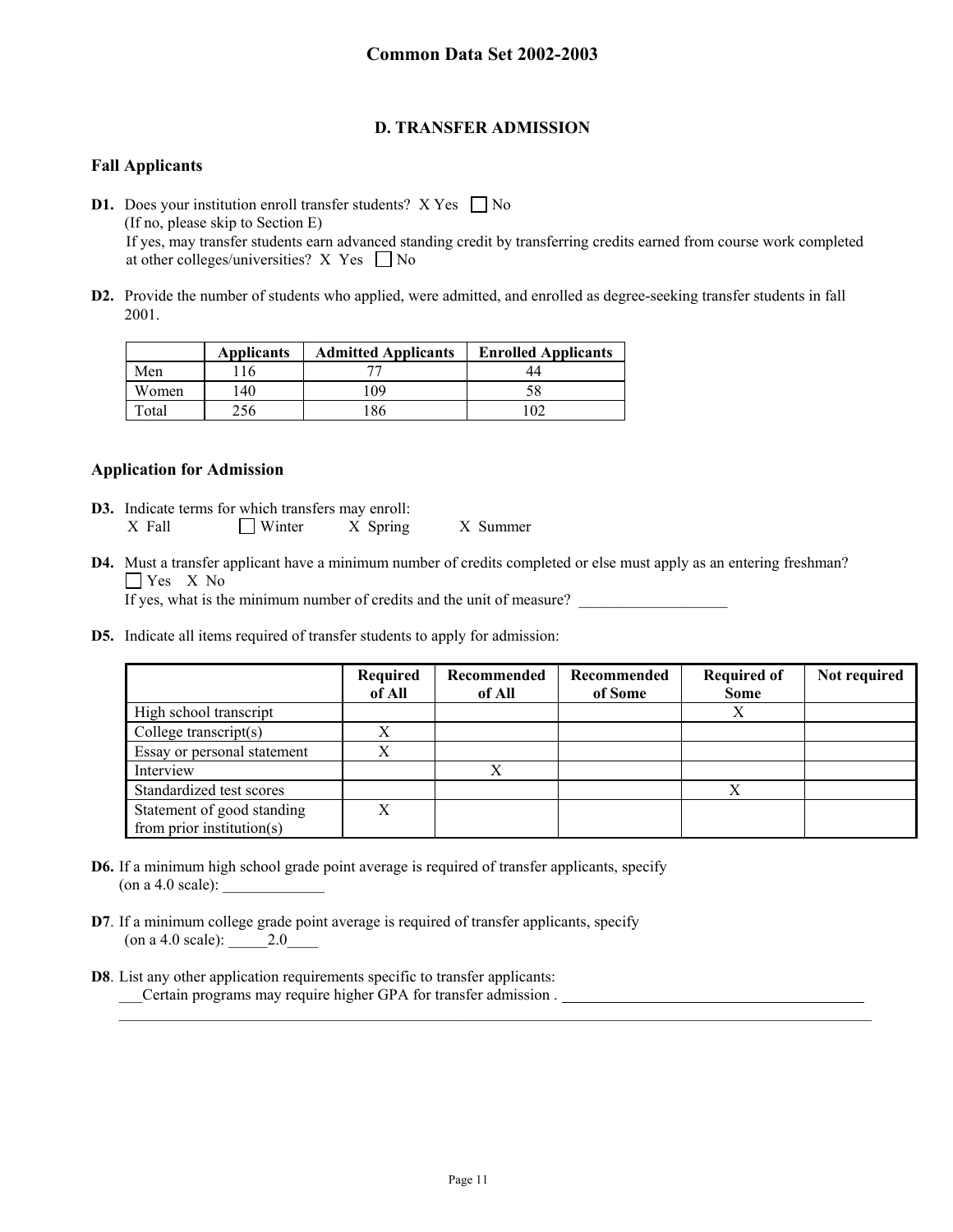**D9.** List application priority, closing, notification, and candidate reply dates for transfer students. If applications are reviewed on a continuous or rolling basis, place a check mark in the "Rolling admission" column.

|        | <b>Priority Date</b> | <b>Closing Date</b> | <b>Notification Date</b> | <b>Reply Date</b> | <b>Rolling</b><br><b>Admission</b> |
|--------|----------------------|---------------------|--------------------------|-------------------|------------------------------------|
| Fall   |                      |                     |                          |                   |                                    |
| Winter |                      |                     |                          |                   |                                    |
| Spring |                      |                     |                          |                   |                                    |
| Summer |                      |                     |                          |                   |                                    |

 $\_$  ,  $\_$  ,  $\_$  ,  $\_$  ,  $\_$  ,  $\_$  ,  $\_$  ,  $\_$  ,  $\_$  ,  $\_$  ,  $\_$  ,  $\_$  ,  $\_$  ,  $\_$  ,  $\_$  ,  $\_$  ,  $\_$  ,  $\_$  ,  $\_$  ,  $\_$  ,  $\_$  ,  $\_$  ,  $\_$  ,  $\_$  ,  $\_$  ,  $\_$  ,  $\_$  ,  $\_$  ,  $\_$  ,  $\_$  ,  $\_$  ,  $\_$  ,  $\_$  ,  $\_$  ,  $\_$  ,  $\_$  ,  $\_$  ,

| <b>D10.</b> Does an open admission policy, if reported, apply to transfer students? $\Box$ Yes X No |  |  |  |  |
|-----------------------------------------------------------------------------------------------------|--|--|--|--|
|-----------------------------------------------------------------------------------------------------|--|--|--|--|

**D11**. Describe additional requirements for transfer admission, if applicable:

#### **Transfer Credit Policies**

- **D12.** Report the lowest grade earned for any course that may be transferred for credit: \_\_\_\_\_\_\_\_\_\_C-\_\_\_\_\_\_\_\_\_\_
- **D13.** Maximum number of credits or courses that may be transferred from a two-year institution: Number 94\_ Unit type semester credits
- **D14**. Maximum number of credits or courses that may be transferred from a four-year institution: Number 94\_ Unit type semester credits
- **D15.** Minimum number of credits that transfers must complete at your institution to earn an associate degree:  $\frac{30}{20}$
- **D16.** Minimum number of credits that transfers must complete at your institution to earn a bachelor's degree: \_\_\_\_\_30\_\_\_\_\_
- **D17.** Describe other transfer credit policies:

| Maximum number of semester credits which can be transferred from either a two or four year institution towards an |  |  |  |  |
|-------------------------------------------------------------------------------------------------------------------|--|--|--|--|
| Engineering degree is 102.                                                                                        |  |  |  |  |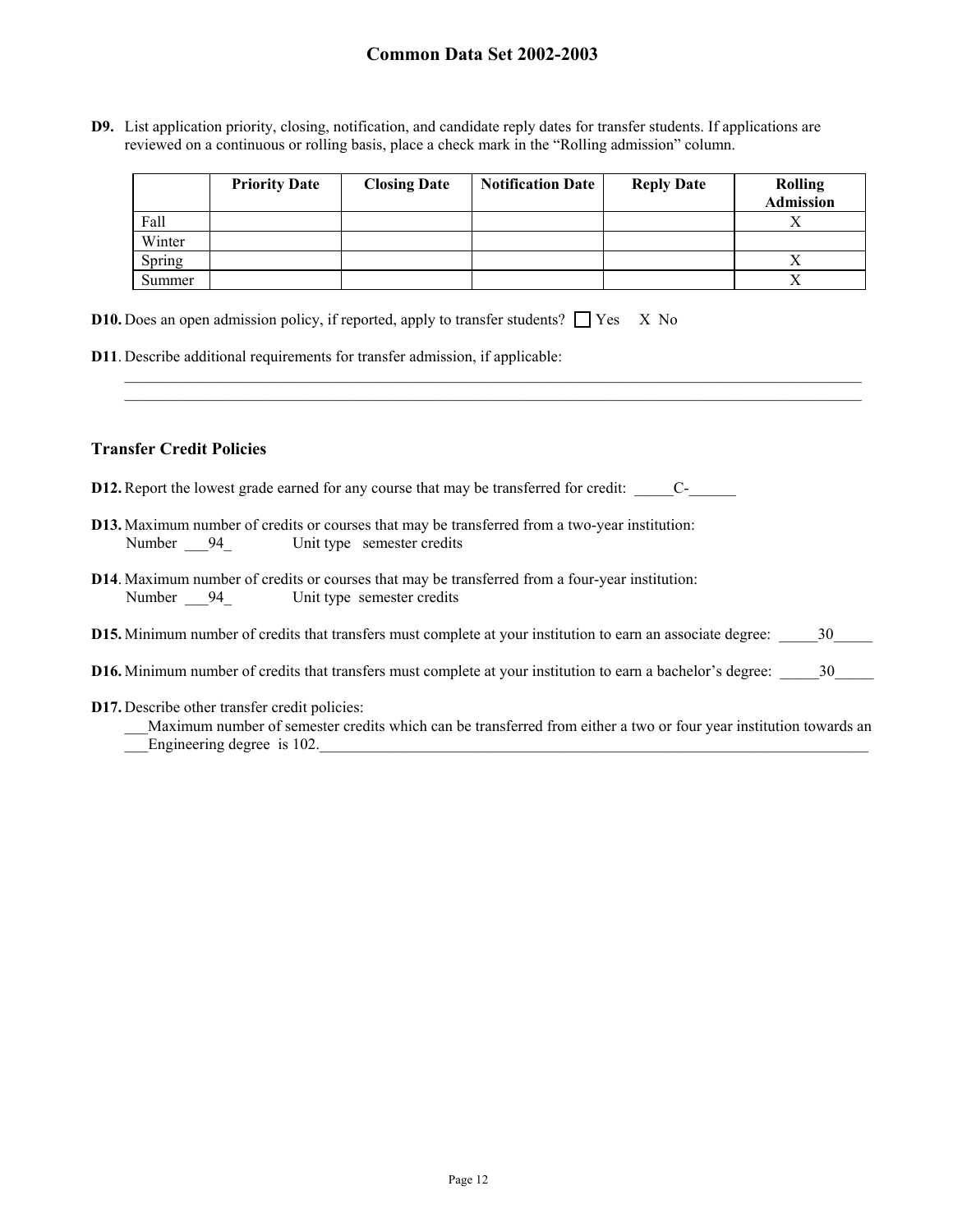### **E. ACADEMIC OFFERINGS AND POLICIES**

**E1. Special study options:** Identify those programs available at your institution. Refer to the glossary for definitions.

- X Accelerated program X Honors program
- X Cooperative (work-study) program X Independent study
- X Cross-registration X Internships
- 
- 
- X Dual enrollment X Study abroad
- X English as a Second Language (ESL) X Teacher certification program
- $X$  Exchange student program (domestic)  $\Box$  Weekend college
- External degree program
- Other (specify):
- 
- 
- 
- X Distance learning X Liberal arts/career combination
- X Double major X Student-designed major

 $X$  Sciences (biological or physical)

- 
- 
- 

#### **E2. Has been removed from the CDS.**

#### **E3. Areas in which all or most students are required to complete some course work prior to graduation:**

- $X$  Arts/fine arts  $\Box$  Humanities
- □ Computer literacy X Mathematics
- X English (including composition) X Philosophy<br>X Foreign languages X Sciences (b
- 
- X History X Social science
- X Other (describe): Theology

#### **Library Collections**

Report the number of holdings. Refer to the most recent Academic Libraries Survey for corresponding equivalents.

- **E4.** Books, serial backfiles, and government documents (titles) that are accessible through the library's catalog: 521907
- **E5**. Current serial subscriptions (paper, microform):  $\frac{5282}{\ }$
- **E6.** Microforms (units):  $1864382$
- **E7.** Audiovisual materials (units): 13413

### **F. STUDENT LIFE**

#### **F1. Percentages of first-time, first-year (freshman) students and all degree-seeking undergraduates enrolled in fall 2002 who fit the following categories:**

|                                                                              | First-time, first-year | Undergraduates |
|------------------------------------------------------------------------------|------------------------|----------------|
|                                                                              | (freshman) students    |                |
| Percent who are from out of state (exclude international/nonresident aliens) |                        | 66             |
| Percent of men who join fraternities                                         | 30                     | 24             |
| Percent of women who join sororities                                         | 24                     | 20             |
| Percent who live in college-owned, -operated, or -affiliated housing         |                        | -65            |
| Percent who live off campus or commute                                       |                        | 35             |
| Percent of students age 25 and older                                         |                        |                |
| Average age of full-time students                                            | 18                     | 20             |
| Average age of all students (full- and part-time)                            |                        |                |
|                                                                              |                        |                |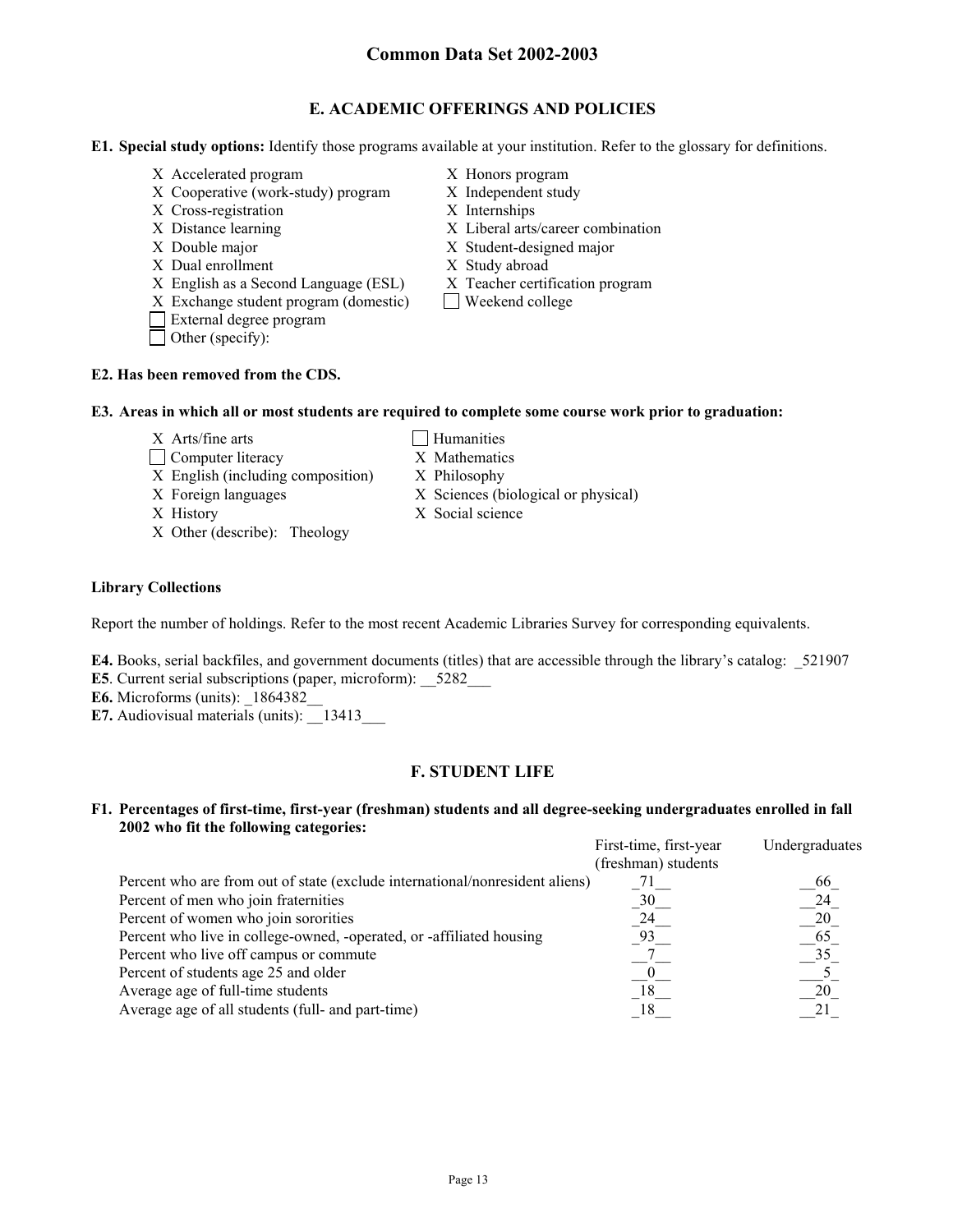|  |  |  | F2. Activities offered Identify those programs available at your institution. |
|--|--|--|-------------------------------------------------------------------------------|
|  |  |  |                                                                               |

| X Choral groups     | $\Box$ Marching band | X Student government       |
|---------------------|----------------------|----------------------------|
| X Concert band      | X Music ensembles    | X Student newspaper        |
| X Dance             | X Musical theater    | X Student-run film society |
| X Drama/theater     | $\Box$ Opera         | X Symphony orchestra       |
| X Jazz band         | X Pep band           | $\Box$ Television station  |
| X Literary magazine | X Radio station      | X Yearbook                 |

**F3. ROTC** (program offered in cooperation with Reserve Officers' Training Corps)

| Army ROTC is offered:<br>On campus<br>$\Box$ At cooperating institution (name):                                                       |
|---------------------------------------------------------------------------------------------------------------------------------------|
| Naval ROTC is offered:<br>On campus<br>$\Box$ At cooperating institution (name):                                                      |
| Air Force ROTC is offered:<br>X On campus<br>$\Box$ At cooperating institution (name):                                                |
| F4. Housing: Check all types of college-owned, -operated, or -affiliated housing available for undergraduates at your<br>institution. |
| Special housing for disabled students<br>X Coed dorms<br>Special housing for international students<br>Men's dorms                    |

| $\lambda$ $\lambda$                    | $\Box$ operal housing for disabled statemes                                 |
|----------------------------------------|-----------------------------------------------------------------------------|
| $\Box$ Men's dorms                     | $\Box$ Special housing for international students                           |
| X Women's dorms                        | X Fraternity/sorority housing                                               |
| $\Box$ Apartments for married students | $\Box$ Cooperative housing                                                  |
| X Apartments for single students       |                                                                             |
|                                        | X Other housing options (specify): _Dormitory for German language students. |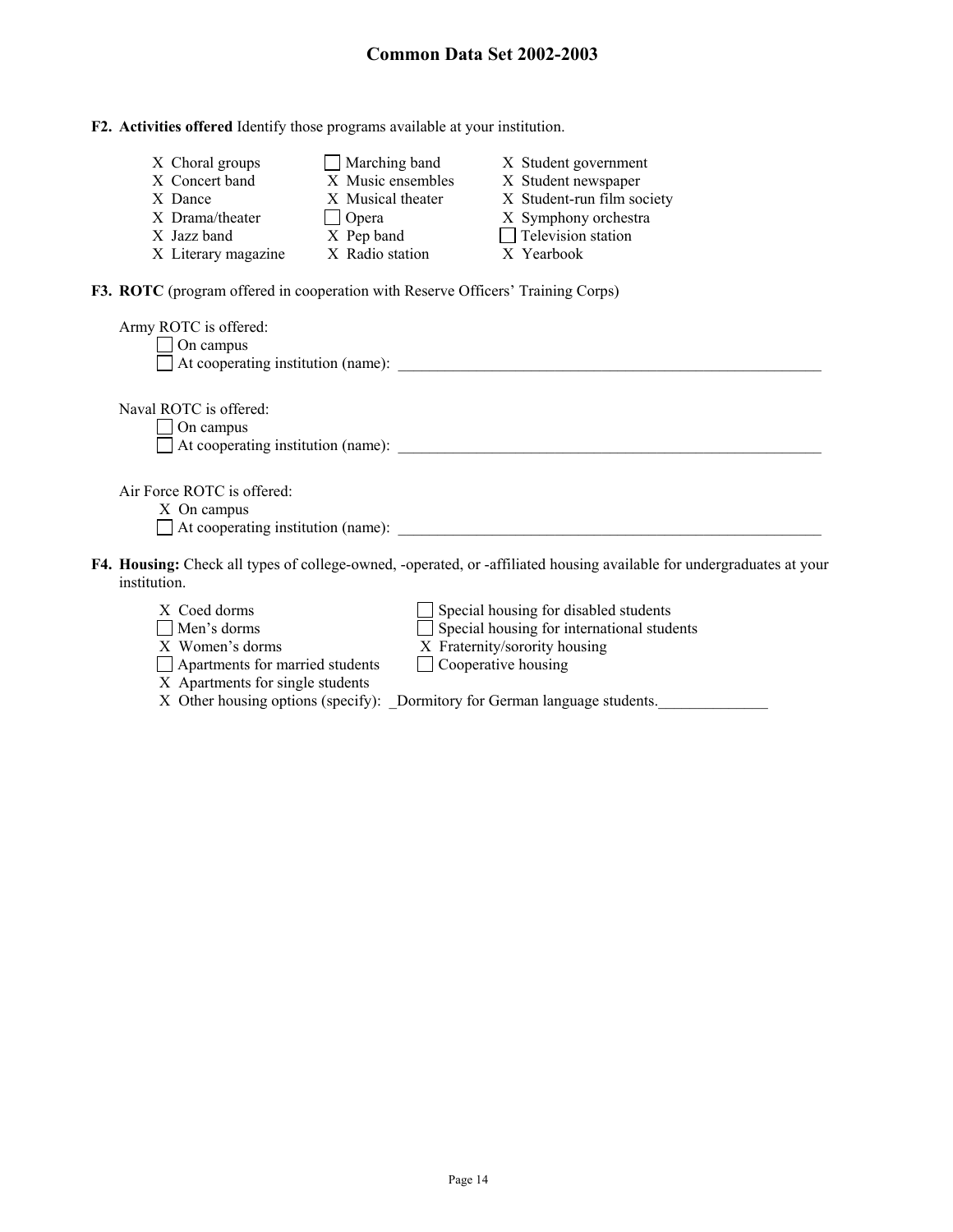### **G. ANNUAL EXPENSES**

#### **Provide 2003-2004 academic year costs for the following categories that are applicable to your institution.**

#### **G1. Undergraduate full-time tuition, required fees, room and board**

List the typical tuition, required fees, and room and board for a full-time undergraduate student for the FULL 2003-2004 academic year (30 semester hours or 45 quarter hours for institutions that derive annual tuition by multiplying credit hour cost by number of credits). A full academic year refers to the period of time generally extending from September to June; usually equated to two semesters, two trimesters, three quarters, or the period covered by a four-one-four plan. Room and board is defined as double occupancy and 19 meals per week or the maximum meal plan. **Required fees** include only charges that all full-time students must pay that are *not* included in tuition (e.g., registration, health, or activity fees.) Do *not* include optional fees (e.g., parking, laboratory use).

|                              | <b>FIRST-YEAR</b> | <b>UNDERGRADUATES</b> |
|------------------------------|-------------------|-----------------------|
| <b>PRIVATE INSTITUTIONS:</b> | \$20,000          | \$20,000              |
| <b>PUBLIC INSTITUTIONS</b>   |                   |                       |
| In-district:                 |                   |                       |
|                              |                   |                       |
| In-state (out-of-district):  |                   |                       |
|                              |                   |                       |
| Out-of-state:                |                   |                       |
| <b>NONRESIDENT ALIENS:</b>   |                   |                       |
|                              |                   |                       |
|                              |                   |                       |
| <b>REQUIRED FEES:</b>        | \$638             | \$638                 |
|                              |                   |                       |
| ROOM AND BOARD:              | \$5480            | \$5480                |
| (on-campus)                  |                   |                       |
| <b>ROOM ONLY:</b>            | \$3480            | \$3480                |
| (on-campus)                  |                   |                       |
| <b>BOARD ONLY:</b>           | \$2000            | \$2000                |
| (on-campus meal plan)        |                   |                       |

Comprehensive tuition and room and board fee (if your college cannot provide separate tuition and room and board fees):

Other Sophomores, juniors, seniors – engineering fee: \$650.

| G2. Number of credits per term a student can take for the stated full-time tuition | 12 minimum | maximum |
|------------------------------------------------------------------------------------|------------|---------|
|------------------------------------------------------------------------------------|------------|---------|

**G3. Do tuition and fees vary by year of study (e.g., sophomore, junior, senior)?**  $\Box$  Yes X No

**G4. If tuition and fees vary by undergraduate instructional program, describe briefly:** \_\_\_\_\_\_\_\_\_\_\_\_\_\_\_\_\_\_\_

#### **G5. Provide the estimated expenses for a typical full-time undergraduate student:**

|                     | <b>Residents</b> | <b>Commuters</b> | <b>Commuters</b> |
|---------------------|------------------|------------------|------------------|
|                     |                  | (living at home) | (not living at   |
|                     |                  |                  | home)            |
| Books and supplies: | \$700            | \$700            | \$700            |
| Room only:          |                  | \$750            | \$2700           |
| Board only:         |                  | \$750            | \$1700           |
| Transportation:     | \$200            | \$500            | \$500            |
| Other expenses:     | \$870            | \$870            | \$870            |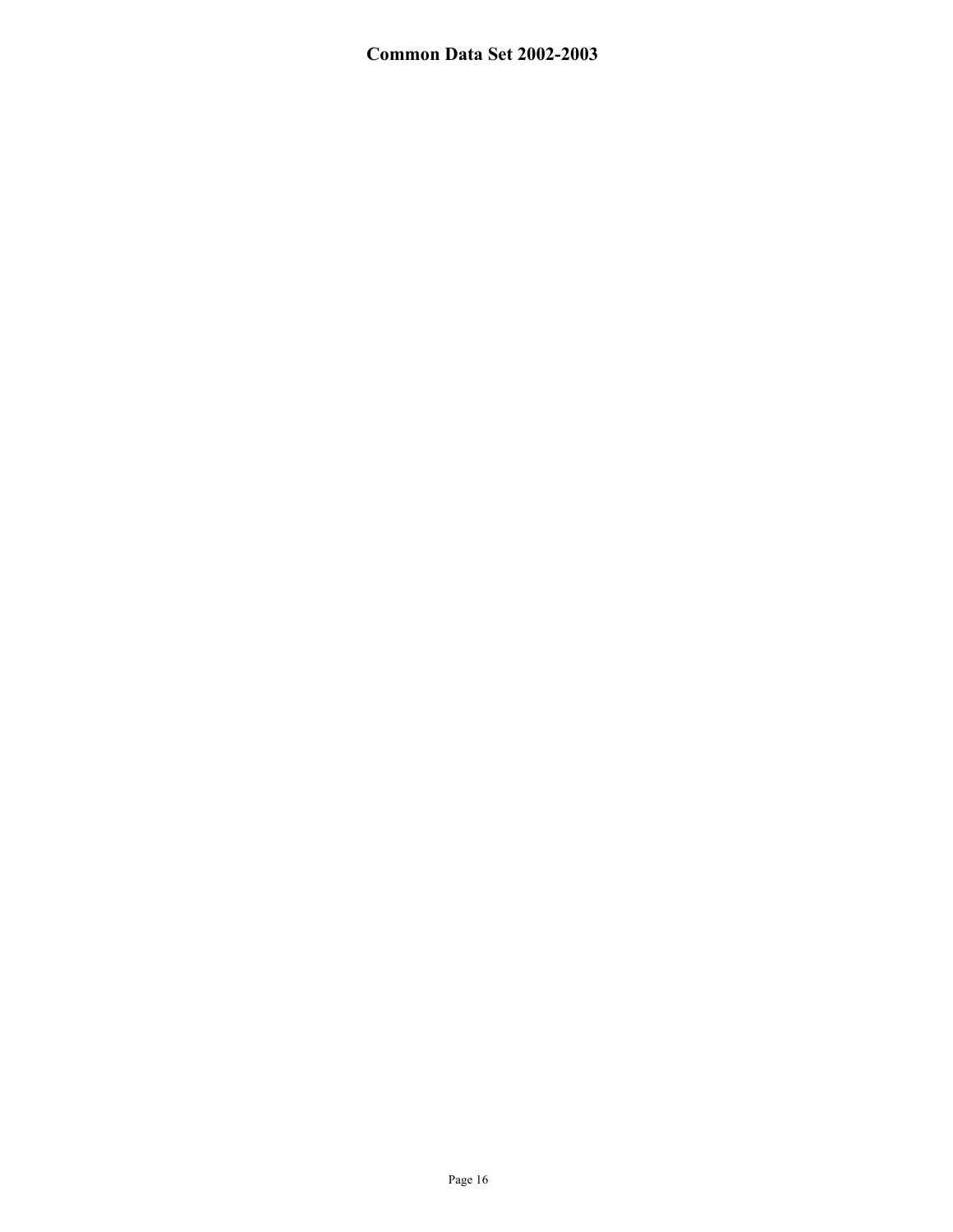## **G6. Undergraduate per-credit-hour charges:**

| <b>PRIVATE INSTITUTIONS:</b>         | \$860 7-11 credit hours,<br>\$450 1-6 credit hours |
|--------------------------------------|----------------------------------------------------|
| PUBLIC INSTITUTIONS<br>In-district:  |                                                    |
| In-state (out-of-district):          |                                                    |
| Out-of-state:<br>NONRESIDENT ALIENS: |                                                    |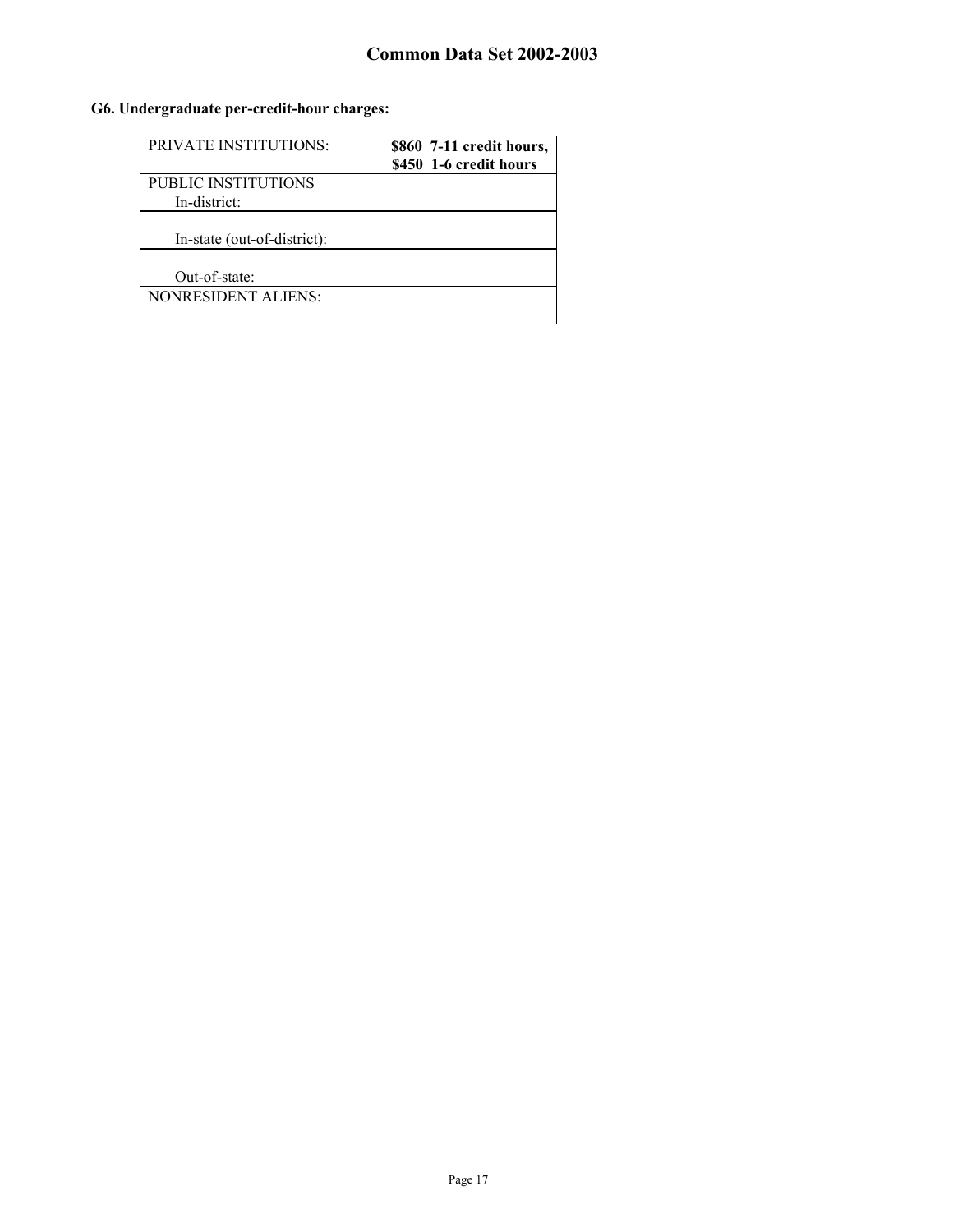### **H. FINANCIAL AID**

#### **Aid Awarded to Enrolled Undergraduates**

**H1.** Enter total dollar amounts **awarded** to full-time and less than full-time degree-seeking undergraduates **(using the same cohort reported in CDS Question B1, "total degree-seeking" undergraduates)** in the following categories. Include aid awarded to international students (i.e., those not qualifying for federal aid). **Aid that is non-need-based but that was used to meet need should be reported in the need-based aid columns. (For a suggested order of precedence in assigning categories of aid to cover need, see the entry for "non-need-based gift aid" on the last page of the definitions section.)** 

Indicate the academic year for which data are reported for **items H1**, **H2**, **H2A**, and **H6** below: X 2002-2003 estimated or  $\Box$  2001-2002 final

|                                                                                                                                                                                              | Need-based      | Non-need-based |
|----------------------------------------------------------------------------------------------------------------------------------------------------------------------------------------------|-----------------|----------------|
|                                                                                                                                                                                              | \$              | \$             |
| <b>Scholarships/Grants</b>                                                                                                                                                                   |                 |                |
| Federal                                                                                                                                                                                      | \$2,238,000.00  | \$0.00         |
| <b>State</b>                                                                                                                                                                                 | \$2,040,000.00  | \$0.00         |
| Institutional (endowment, alumni, or<br>other institutional awards) and external<br>funds awarded by the college excluding<br>athletic aid and tuition waivers (which are<br>reported below) | \$13,768,000.00 | \$5,689,500.00 |
| Scholarships/grants from external sources<br>(e.g., Kiwanis, National Merit) not<br>awarded by the college                                                                                   | \$1,275,000     | \$435,000      |
| <b>Total Scholarships/Grants</b>                                                                                                                                                             | \$19,321,000.00 | \$6,124,500.00 |
| Self-Help                                                                                                                                                                                    |                 |                |
| Student loans from all sources (excluding<br>parent loans)                                                                                                                                   | \$6,270,000.00  | \$3,990,000.00 |
| Federal Work-Study                                                                                                                                                                           | \$340,000.00    |                |
| State and other work-study/<br>employment                                                                                                                                                    | \$400,000.00    | \$550,000.00   |
| <b>Total Self-Help</b>                                                                                                                                                                       | \$7,010,000.00  | \$4,540,000.00 |
| <b>Parent Loans</b>                                                                                                                                                                          | \$0.00          | \$2,300,000.00 |
| <b>Tuition Waivers</b>                                                                                                                                                                       | \$1,017,500.00  | \$357,500.00   |
| <b>Athletic Awards</b>                                                                                                                                                                       | \$915,500.00    | \$1,144,500.00 |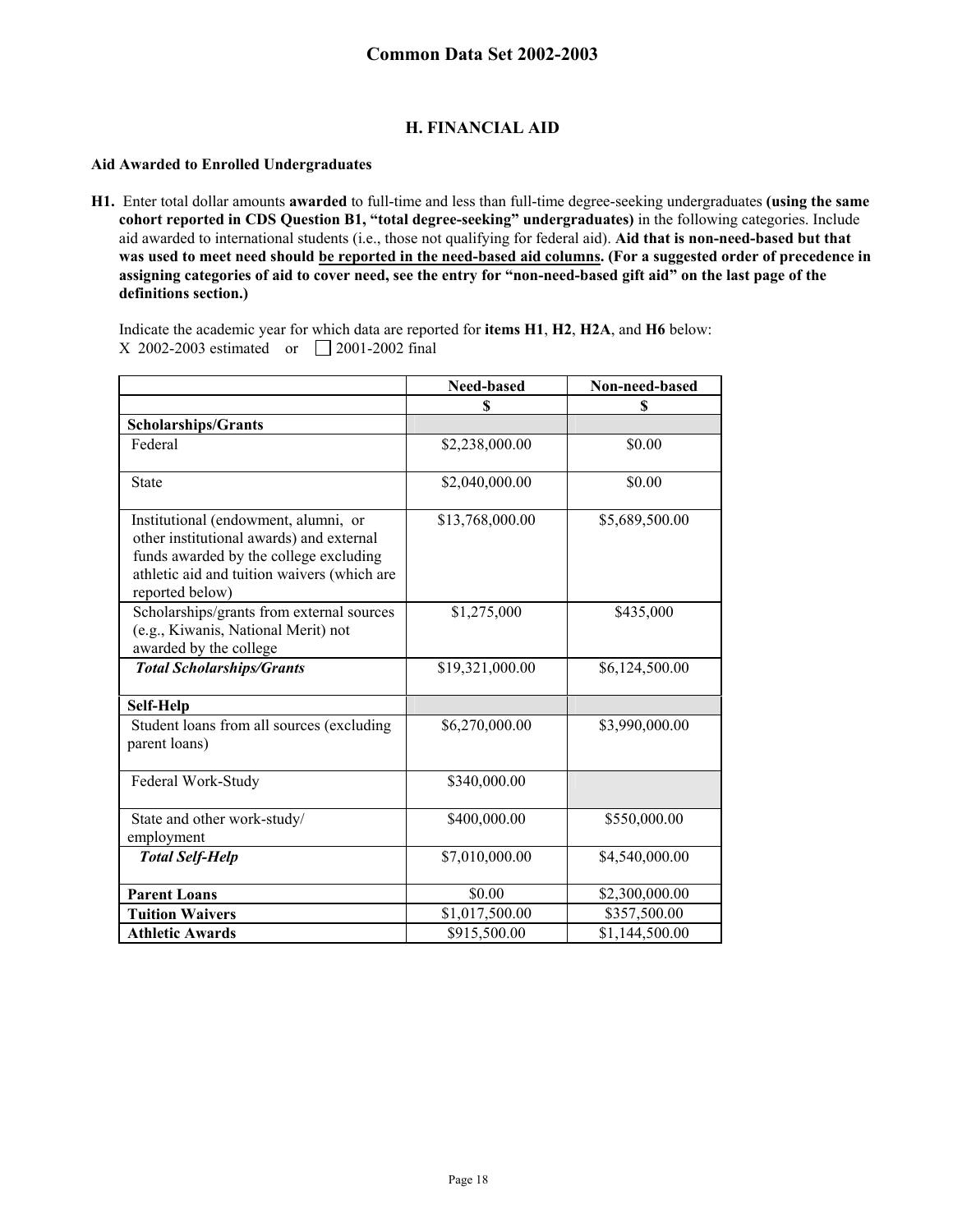**H2. Number of Enrolled Students Receiving Aid:** List the number of degree-seeking full-time and less-than-full-time undergraduates who applied for and received financial aid. **Aid that is non-need-based but that was used to meet need should be counted as need-based aid.** Numbers should reflect the cohort receiving the dollars reported in H1. Note: In the chart below, students may be counted in more than one row, and full-time freshmen should also be counted as full-time undergraduates.

|                |                                                                                                                                                                                                                              | <b>First-time</b><br><b>Full-time</b><br>Freshmen | <b>Full-time</b><br>Undergrad<br>(Incl. Fresh) | <b>Less Than</b><br><b>Full-time</b><br>Undergrad |
|----------------|------------------------------------------------------------------------------------------------------------------------------------------------------------------------------------------------------------------------------|---------------------------------------------------|------------------------------------------------|---------------------------------------------------|
| a)             | Number of degree-seeking undergraduate students (CDS Item B1 if<br>reporting on Fall 2002 cohort)                                                                                                                            | 721                                               | 2728                                           | 188                                               |
| b)             | Number of students in line a who were financial aid applicants (include<br>applicants for all types of aid)                                                                                                                  | 721                                               | 2087                                           | 59                                                |
| $\mathbf{c}$   | Number of students in line <b>b</b> who were determined to have financial need                                                                                                                                               | 501                                               | 1753                                           | 43                                                |
| d)             | Number of students in line c who received any financial aid                                                                                                                                                                  | 501                                               | 1745                                           | 38                                                |
| $\epsilon$     | Number of students in line d who received any need-based gift aid                                                                                                                                                            | 501                                               | 1721                                           | 28                                                |
| f              | Number of students in line d who received any need-based self-help aid                                                                                                                                                       | 423                                               | 1629                                           | 33                                                |
| g)             | Number of students in line d who received any non-need-based gift aid                                                                                                                                                        | 192                                               | 770                                            | 23                                                |
| h)             | Number of students in line d whose need was fully met (exclude PLUS<br>loans, unsubsidized loans, and private alternative loans)                                                                                             | 302                                               | 1083                                           | 11                                                |
| i)             | On average, the percentage of need that was met of students who<br>received any need-based aid. Exclude any resources that were awarded to<br>replace EFC (PLUS loans, unsubsidized loans, and private alternative<br>loans) | 95%                                               | 94%                                            | 60%                                               |
| j)             | The average financial aid package of those in line <b>d.</b> Exclude any<br>resources that were awarded to replace EFC (PLUS loans, unsubsidized<br>loans, and private alternative loans)                                    | \$17,010.00                                       | \$16,448.00                                    | \$7,667.00                                        |
| $\bf k)$       | Average need-based gift award of those in line e                                                                                                                                                                             | \$12,300.00                                       | \$12,100.00                                    | \$5,790.00                                        |
| $\overline{1}$ | Average need-based self-help award (excluding PLUS loans,<br>unsubsidized loans, and private alternative loans) of those in line f                                                                                           | \$4,855.00                                        | \$4,700.00                                     | \$3,915.00                                        |
| m)             | Average need-based loan (excluding PLUS loans, unsubsidized loans,<br>and private alternative loans) of those in line f who received a need-<br>based loan                                                                   | \$4,201.00                                        | \$4,958.00                                     | \$4,124.00                                        |
|                | H2A. Number of Enrolled Students Receiving Non-need-based Grants and Scholarships: List the number of degree-                                                                                                                |                                                   |                                                |                                                   |

seeking full-time and less-than-full-time undergraduates who had no financial need and who received non-need-based gift aid. Numbers should reflect the cohort receiving the dollars reported in H1. Note: In the chart below, students may be counted in more than one row, and full-time freshmen should also be counted as full-time undergraduates.

|          |                                                                           | <b>First-time</b> | <b>Full-time</b> | <b>Less Than</b> |
|----------|---------------------------------------------------------------------------|-------------------|------------------|------------------|
|          |                                                                           | <b>Full-time</b>  | Undergrad        | <b>Full-time</b> |
|          |                                                                           | Freshmen          | (Incl. Fresh)    | Undergrad        |
| n)       | Number of students in line a who had no financial need and who            | 188               | 724              | 6                |
|          | received non-need-based gift aid (exclude those receiving athletic awards |                   |                  |                  |
|          | and tuition benefits)                                                     |                   |                  |                  |
| $\Omega$ | Average dollar amount of non-need-based gift aid awarded to students in   |                   |                  |                  |
|          | line n                                                                    | \$8,128.00        | \$8,024.00       | \$2,100.00       |
| p)       | Number of students in line a who received a non-need-based athletic       | 19                | 80               |                  |
|          | grant or scholarship                                                      |                   |                  |                  |
| q)       | Average dollar amount of non-need-based athletic grants and               |                   |                  |                  |
|          | scholarships awarded to students in line <b>p</b>                         | \$11,717.00       | \$13,050.00      | \$8,795.00       |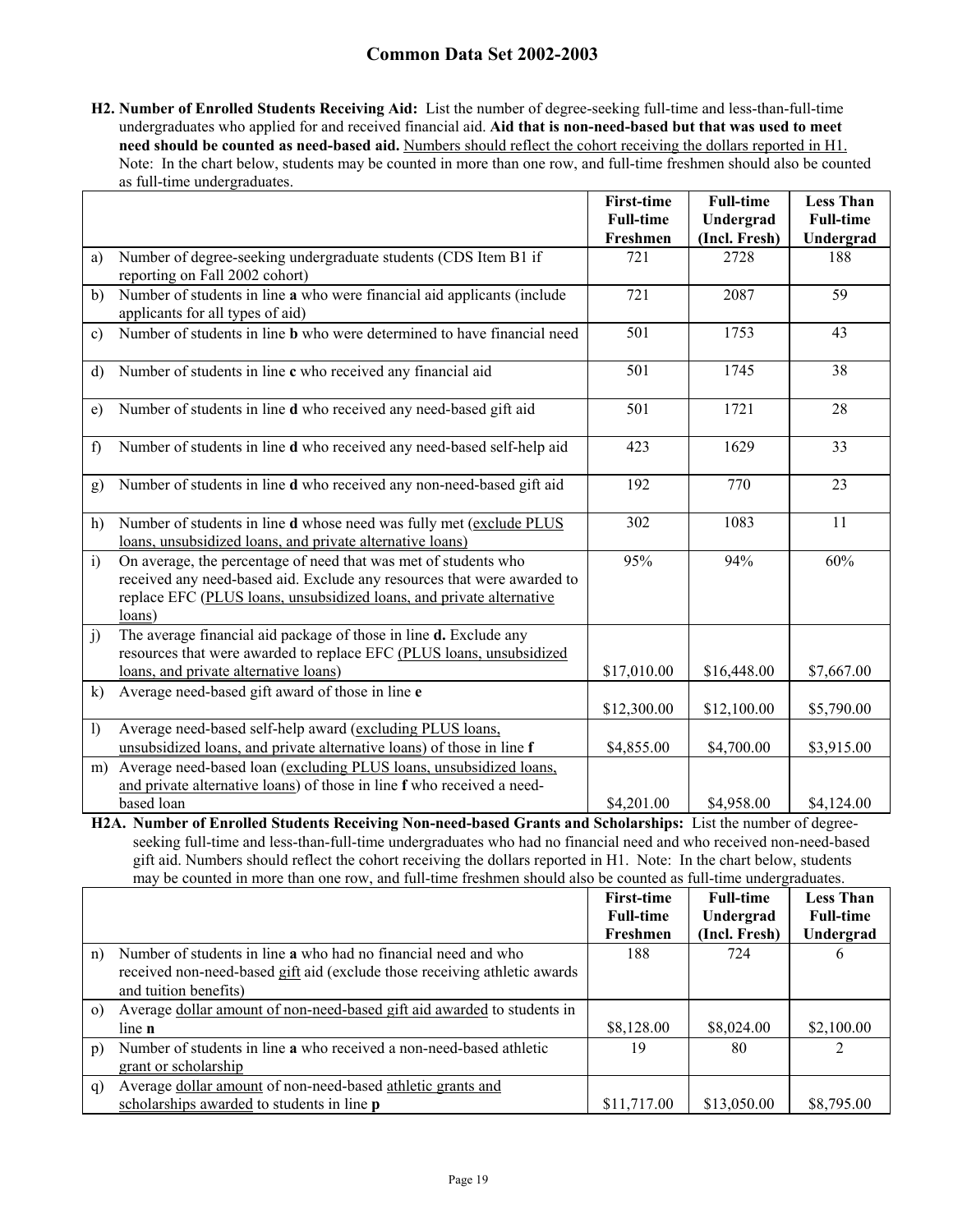- **H3:** Which needs-analysis methodology does your institution use in awarding institutional aid? Federal methodology (FM)
- \_\_\_ Institutional methodology (IM)
- $\overline{X}$  Both FM and IM
- **H4.** Percent of the 2002 undergraduate class who graduated between July 1, 2000 and June 30, 2001 and borrowed through any loan programs (federal, state, subsidized, unsubsidized, private, etc.; exclude parent loans). Include only students who borrowed while enrolled at your institution.  $64\frac{\%}{\%}$
- **H5.** Average per-borrower cumulative undergraduate indebtedness of those in line H4. Do not include money borrowed at other institutions: \$\_19,418\_\_\_\_\_

**Aid to Undergraduate Degree-seeking Nonresident Aliens** (Note: Report numbers and dollar amounts for the same academic year checked in item H1.)

**H6.** Indicate your institution's policy regarding financial aid for undergraduate degree-seeking nonresident aliens:



□ College-administered need-based financial aid is available<br>
X College-administered non-need-based financial aid is avail<br>
College-administered financial aid is not available College-administered non-need-based financial aid is available College-administered financial aid is not available

If college-administered financial aid is available for undergraduate degree-seeking nonresident aliens, provide the

number of undergraduate degree-seeking nonresident aliens who received need-based or non-need-based aid: 18

Average dollar amount awarded to undergraduate degree-seeking nonresident aliens: \$ 10,725.00

Total dollar amount of financial aid from all sources awarded to all undergraduate degree-seeking nonresident aliens: \$193,062.00

#### **Process for First-Year/Freshman Students**

**H7.** Check off all financial aid forms domestic first-year (freshman) financial aid applicants must submit:

| X | FAFSA                                                |
|---|------------------------------------------------------|
|   | Institution's own financial aid form                 |
|   | CSS/Financial Aid PROFILE                            |
|   | State aid form                                       |
|   | Noncustodial (Divorced/Separated) Parent's Statement |
|   | Business/Farm Supplement                             |
|   | Other:                                               |
|   |                                                      |

**H8.** Check off all financial aid forms nonresident alien first-year financial aid applicants must submit:

|              | Institution's own financial aid form        |
|--------------|---------------------------------------------|
|              | CSS/Financial Aid PROFILE                   |
|              | Foreign Student's Financial Aid Application |
| $\mathbf{X}$ | Foreign Student's Certification of Finances |
|              | Other:                                      |
|              |                                             |

**H9.** Indicate filing dates for first-year (freshman) students:

Priority date for filing required financial aid forms:  $03/01$ Deadline for filing required financial aid forms: No deadline for filing required forms (applications processed on a rolling basis):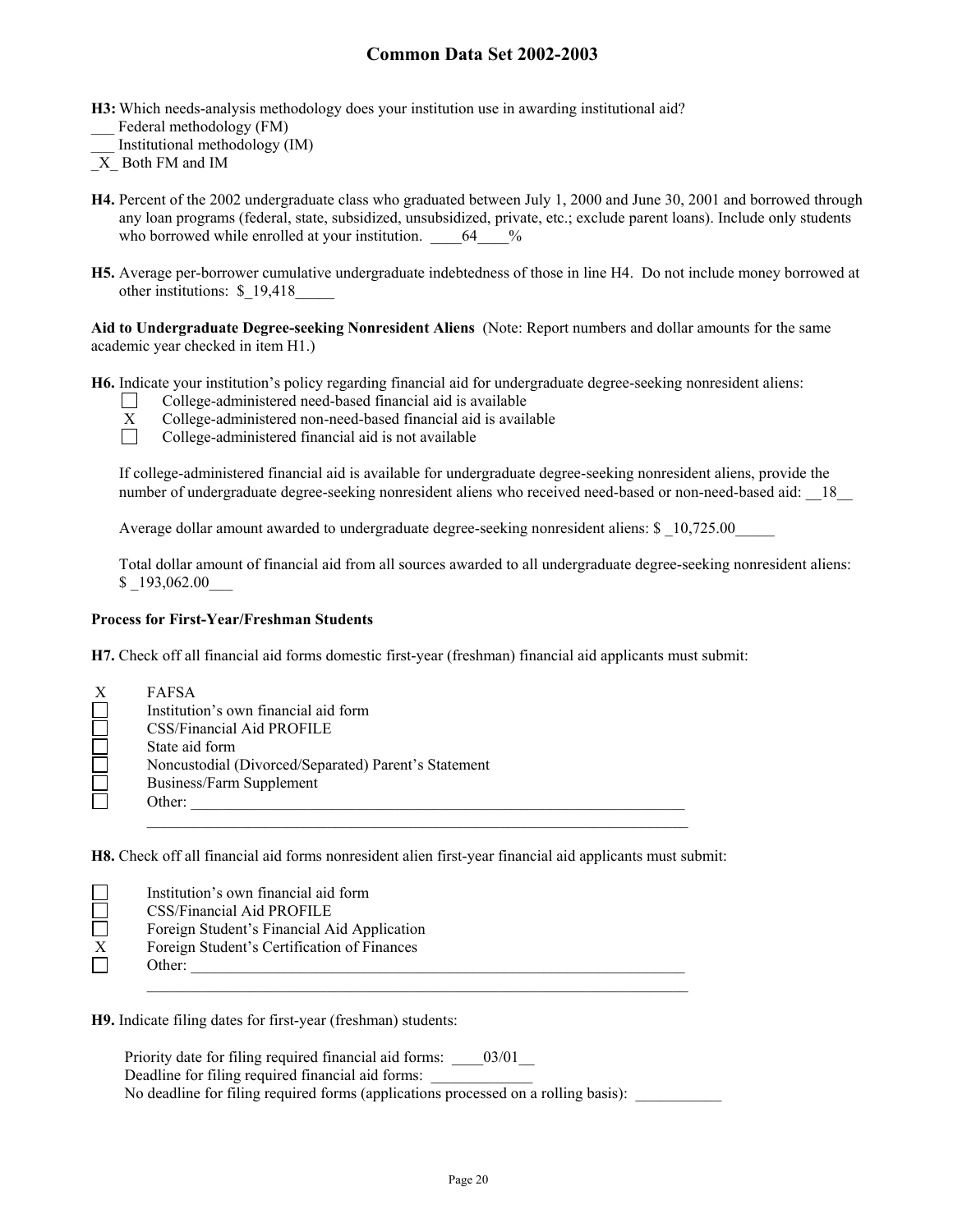**H10.** Indicate notification dates for first-year (freshman) students (answer a or b):

- a.) Students notified on or about (date):
- b.) Students notified on a rolling basis: yes/no If yes, starting date: \_03/01\_

#### **H11.** Indicate reply dates:

Students must reply by (date): \_\_\_05/01\_\_\_\_\_ or within \_\_\_\_\_\_ weeks of notification.

#### **Types of Aid Available**

Please check off all types of aid available to undergraduates at your institution:

**H12.** Loans

 $\Box$ 

#### FEDERAL DIRECT STUDENT LOAN PROGRAM (DIRECT LOAN)

- X Direct Subsidized Stafford Loans
- X Direct Unsubsidized Stafford Loans
- X Direct PLUS Loans

#### FEDERAL FAMILY EDUCATION LOAN PROGRAM (FFEL)

- FFEL Subsidized Stafford Loans
- FFEL Unsubsidized Stafford Loans
- Ħ FFEL PLUS Loans
- $\sum_{i=1}^{N}$ Federal Perkins Loans
- Federal Nursing Loans
- Ē State Loans
- $\overline{X}$  College/university loans from institutional funds<br>Other (specify):
- Other (specify):

**H13.** Scholarships and Grants

NEED-BASED:

- X Federal Pell
- X SEOG
- X State scholarships/grants
- X Private scholarships<br>X College/university g<br>United Negro Colleg
- College/university gift aid from institutional funds
- United Negro College Fund
- $\Box$ Federal Nursing Scholarship
- Other (specify):

**H14.** Check off criteria used in awarding institutional aid. Check all that apply.

| Non-need | <b>Need-based</b> |                    | Non-need  | Need-based |                          |
|----------|-------------------|--------------------|-----------|------------|--------------------------|
|          |                   | Academics          | Λ         |            | Leadership               |
|          |                   | Alumni affiliation |           |            | Minority status          |
|          |                   | Art                | $\Lambda$ |            | Music/drama              |
|          |                   | Athletics          | $\lambda$ |            | Religious affiliation    |
|          |                   | Job skills         |           |            | State/district residency |
|          |                   | <b>ROTC</b>        |           |            |                          |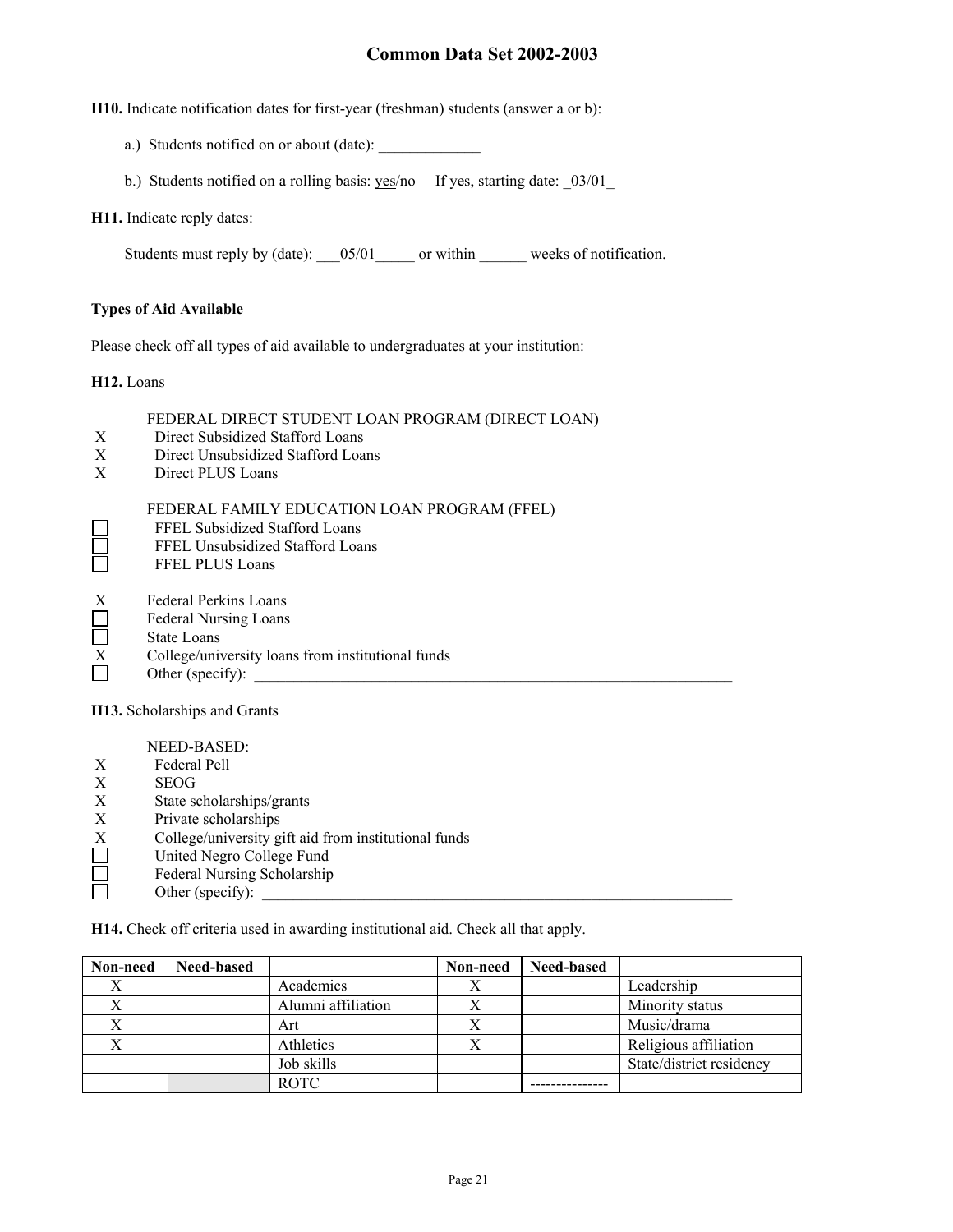## **I. INSTRUCTIONAL FACULTY AND CLASS SIZE**

#### **I-1. Please report number of instructional faculty members in each category for Fall 2002.**

The following definition of instructional faculty is used by the American Association of University Professors (AAUP) in its annual Faculty Compensation Survey. Instructional Faculty is defined as those members of the instructional-research staff whose major regular assignment is instruction, including those with released time for research. Institutions are asked to EXCLUDE:

(a) instructional faculty in preclinical and clinical medicine

(b) administrative officers with titles such as dean of students, librarian, registrar, coach, and the like, even though they may devote part of their time to classroom instruction and may have faculty status,

(c) undergraduate or graduate students who assist in the instruction of courses, but have titles such as teaching assistant, teaching fellow, and the like

(d) faculty on leave without pay, and

(e) replacement faculty for faculty on sabbatical leave.

*Full-time:* faculty employed on a full-time basis

*Part-time*: faculty teaching less than two semesters, three quarters, two trimesters, or two four-month sessions. Also includes adjuncts and part-time instructors.

*Minority faculty*: includes faculty who designate themselves as black, non-Hispanic; American Indian or Alaskan native; Asian or Pacific Islander; or Hispanic.

*Doctorate*: includes such degrees as Doctor of Education, Doctor of Juridical Science, Doctor of Public Health, and Doctor of Philosophy degree in any field such as agronomy, food technology, education, engineering, public administration, ophthalmology, or radiology.

*First-professional*: includes the fields of dentistry (DDS or DMD), medicine (MD), optometry (OD), osteopathic medicine (DO), pharmacy (DPharm or BPharm), podiatric medicine (DPM), veterinary medicine (DVM), chiropractic (DC or DCM), law (JD) and theological professions (MDiv, MHL).

*Terminal degree*: the highest degree in a field: example, M. Arch (architecture) and MFA (master of fine arts).

|                                                     | <b>Full-time</b> | Part-time | <b>Total</b> |
|-----------------------------------------------------|------------------|-----------|--------------|
| Total number of instructional faculty<br>a.)        | 225              | 103       | 328          |
| Total number who are members of<br>b.               | 17               |           | 24           |
| minority groups                                     |                  |           |              |
| Total number who are women<br>$c_{\cdot}$           | 82               | 56        | 138          |
| Total number who are men<br>d.                      | 143              | 47        | 190          |
| Total number who are nonresident aliens<br>e.       |                  | $\Omega$  |              |
| (international)                                     |                  |           |              |
| Total number with doctorate, first<br>$f_{\cdot}$ ) | 196              | 36        | 232          |
| professional, or other terminal degree              |                  |           |              |
| Total number whose highest degree is a<br>g.)       | 28               | 55        | 83           |
| master's but not a terminal master's                |                  |           |              |
| h.) Total number whose highest degree is a          |                  | 12        | 13           |
| bachelor's                                          |                  |           |              |
| Total number whose highest degree is<br>i.          | $\theta$         | $\theta$  | $\theta$     |
| unknown or other (Note: Items $f, g, h$ ,           |                  |           |              |
| and <b>i</b> must sum up to item <b>a</b> .)        |                  |           |              |

#### **I-2. Student to Faculty Ratio**

Report the Fall 2002 ratio of full-time equivalent students (full-time plus 1/3 part time) to full-time equivalent instructional faculty (full time plus 1/3 part time). In the ratio calculations, exclude both faculty and students in stand-alone graduate or professional programs such as medicine, law, veterinary, dentistry, social work, business, or public health in which faculty teach virtually only graduate level students. Do not count undergraduate or graduate student teaching assistants as faculty.

Fall 2001 Student to Faculty ratio:  $13$  to 1.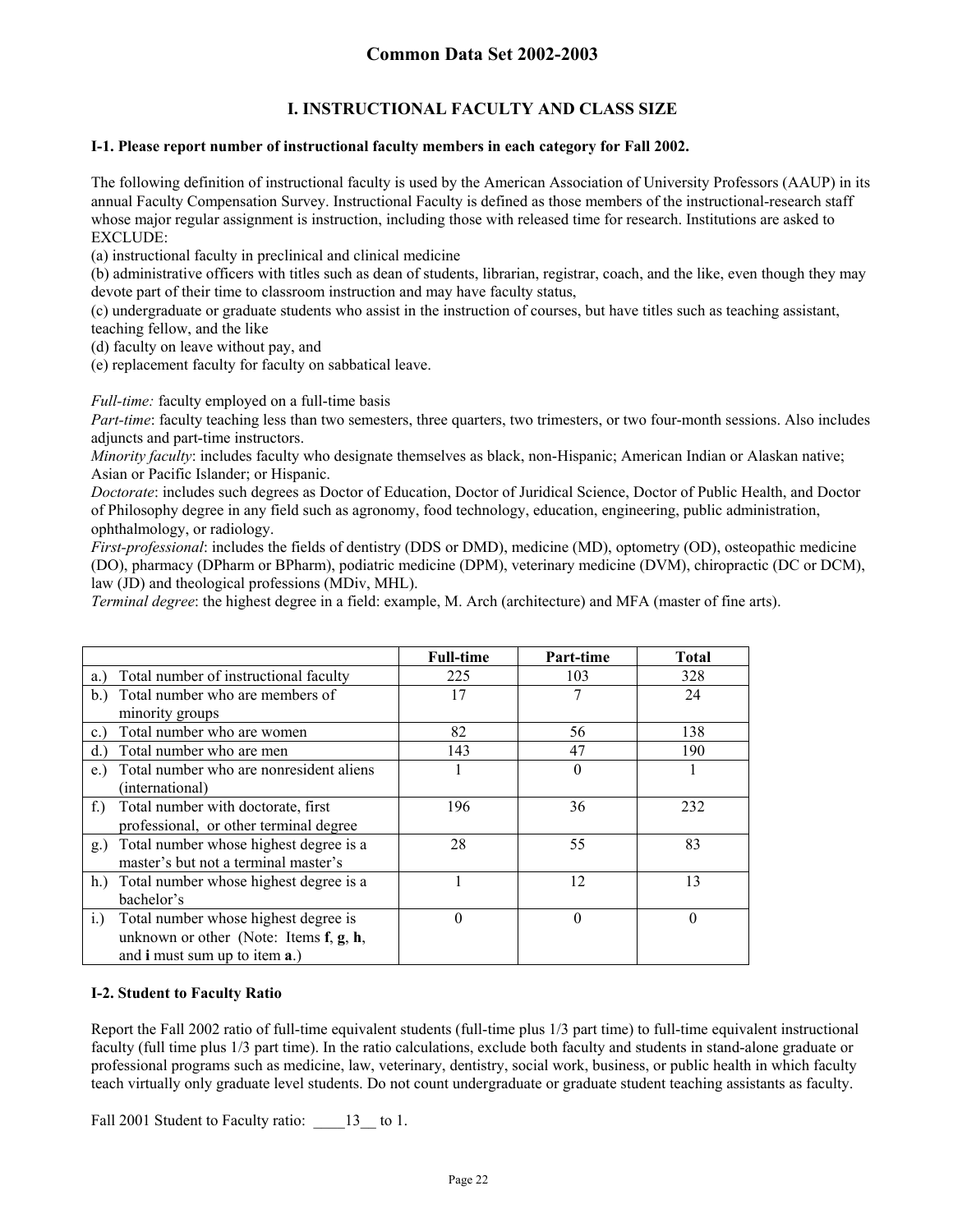#### **I-3. Undergraduate Class Size**

**SECTIONS** 

In the table below, please use the following definitions to report information about the size of classes and class sections offered in the Fall 2002 term.

*Class Sections:* A class section is an organized course offered for credit, identified by discipline and number, meeting at a stated time or times in a classroom or similar setting, and not a subsection such as a laboratory or discussion session. Undergraduate class sections are defined as any sections in which at least one degree-seeking undergraduate student is enrolled for credit. Exclude distance learning classes and noncredit classes and individual instruction such as dissertation or thesis research, music instruction, or one-to-one readings. Exclude students in independent study, co-operative programs, internships, foreign language taped tutor sessions, practicums, and all students in one-on-one classes. Each class section should be counted only once and should not be duplicated because of course catalog cross-listings.

*Class Subsections:* A class subsection includes any subsection of a course, such as laboratory, recitation, and discussion subsections that are supplementary in nature and are scheduled to meet separately from the lecture portion of the course. Undergraduate subsections are defined as any subsections of courses in which degree-seeking undergraduate students enrolled for credit. As above, exclude noncredit classes and individual instruction such as dissertation or thesis research, music instruction, or one-to-one readings. Each class subsection should be counted only once and should not be duplicated because of cross-listings.

Using the above definitions, please report for each of the following class-size intervals the number of *class sections* and *class subsections* offered in Fall 2002. For example, a lecture class with 800 students who met at another time in 40 separate labs with 20 students should be counted once in the "100+" column in the class section column and 40 times under the "20-29" column of the class subsections table.

| Undergraduate Class Size (provide numbers) |     |       |           |           |       |       |        |       |
|--------------------------------------------|-----|-------|-----------|-----------|-------|-------|--------|-------|
|                                            | 2-9 | 10-19 | $20 - 29$ | $30 - 39$ | 40-49 | 50-99 | $100+$ | Total |
| <b>CLASS</b><br><b>SECTIONS</b>            | 105 | 228   | 203       | 72        | 16    | 16    | 4      | 644   |
|                                            |     |       |           |           |       |       |        |       |
|                                            | 2-9 | 10-19 | $20 - 29$ | 30-39     | 40-49 | 50-99 | $100+$ | Total |
| <b>CLASS SUB-</b>                          | 10  | 44    |           |           |       |       |        | 89    |

#### **Number of Class Sections with Undergraduates Enrolled**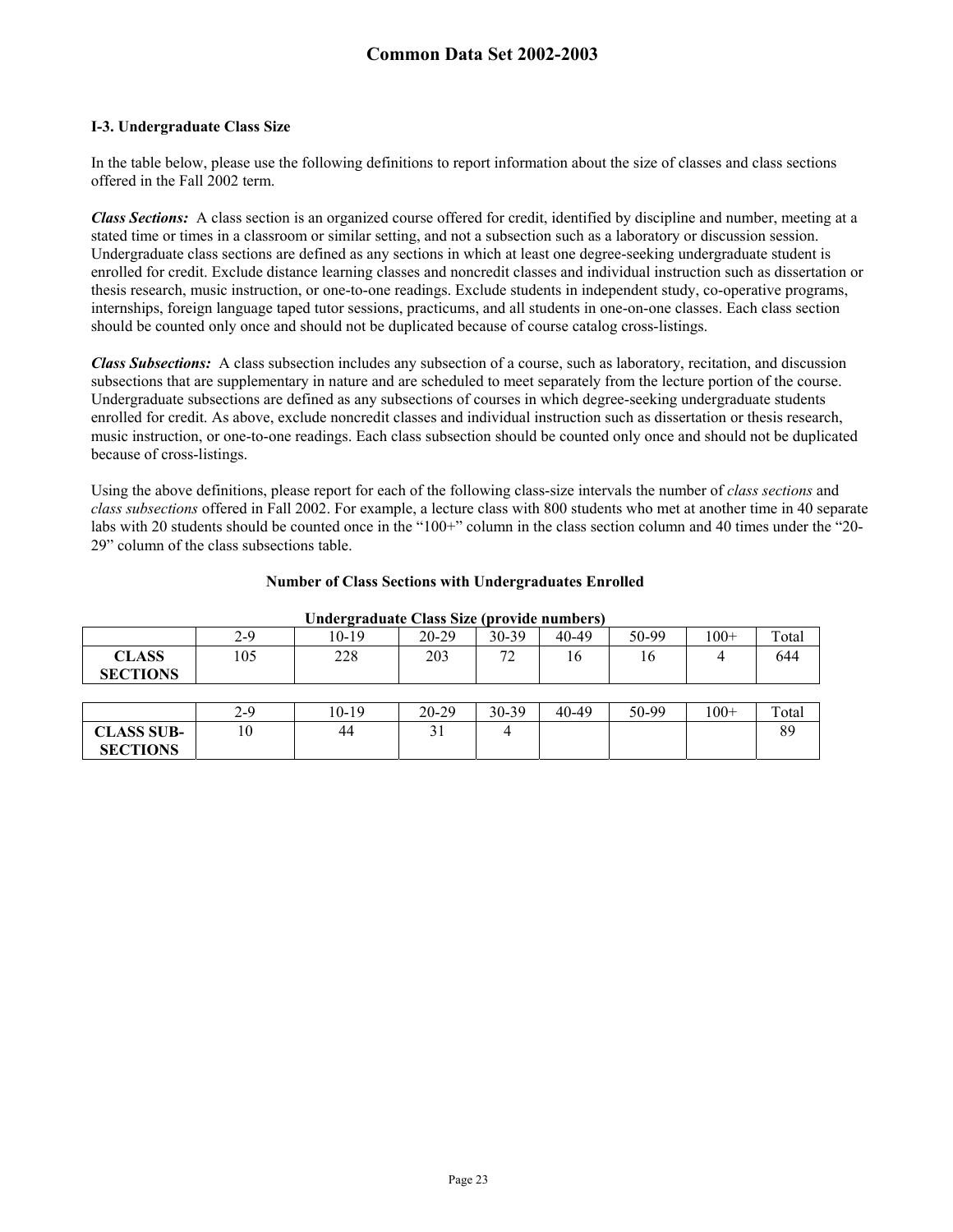### **J. DEGREES CONFERRED**

#### **Degrees conferred between July 1, 2001 and June 30, 2002**

#### **Reference: IPEDS Completions, Part A**

For each of the following discipline areas, provide the percentage of diplomas/certificates, associate, and bachelor's degrees awarded.

| Category                          | Diploma/<br><b>Certificates</b> | <b>Associate</b> | <b>Bachelor's</b> | <b>CIP</b> Categories to<br>Include |
|-----------------------------------|---------------------------------|------------------|-------------------|-------------------------------------|
| Agriculture                       |                                 |                  |                   | $1$ and $2$                         |
| Architecture                      |                                 |                  |                   | $\overline{4}$                      |
| Area and ethnic studies           |                                 |                  |                   | 5                                   |
| Biological/life sciences          |                                 | 67               | $\overline{3}$    | 26                                  |
| Business/marketing                |                                 |                  | 17                | 8 and 52                            |
| Communications/communication      |                                 |                  | 3                 | 9 and 10                            |
| technologies                      |                                 |                  |                   |                                     |
| Computer and information          |                                 |                  | $\overline{2}$    | 11                                  |
| sciences                          |                                 |                  |                   |                                     |
| Education                         |                                 |                  | $\overline{7}$    | 13                                  |
| Engineering/engineering           |                                 |                  | 10                | 14 and 15                           |
| technologies                      |                                 |                  |                   |                                     |
| English                           |                                 |                  | $\overline{4}$    | 23                                  |
| Foreign languages and literature  |                                 |                  | $\mathfrak{Z}$    | 16                                  |
| Health professions and related    |                                 |                  | $\overline{6}$    | $\overline{51}$                     |
| sciences                          |                                 |                  |                   |                                     |
| Home economics and vocational     |                                 |                  |                   | 19 and 20                           |
| home economics                    |                                 |                  |                   |                                     |
| Interdisciplinary studies         |                                 |                  | $\sqrt{6}$        | 30                                  |
| Law/legal studies                 |                                 |                  |                   | 22                                  |
| Liberal arts/general studies      |                                 |                  |                   | 24                                  |
| Library science                   |                                 |                  |                   | 25                                  |
| Mathematics                       |                                 |                  | 1                 | $\overline{27}$                     |
| Military science and technologies |                                 |                  |                   | 28 and 29                           |
| Natural resources/environmental   |                                 |                  |                   | 3                                   |
| science                           |                                 |                  |                   |                                     |
| Parks and recreation              |                                 |                  | $\mathfrak{Z}$    | 31                                  |
| Personal and miscellaneous        |                                 |                  |                   | 12                                  |
| services                          |                                 |                  |                   |                                     |
| Philosophy, religion, theology    |                                 |                  | 1                 | 38 and 39                           |
| Physical sciences                 |                                 |                  | $\boldsymbol{7}$  | 40 and 41                           |
| Protective services/public        |                                 |                  | $\overline{2}$    | 43 and 44                           |
| administration                    |                                 |                  |                   |                                     |
| Psychology                        |                                 |                  | 6                 | 42                                  |
| Social sciences and history       |                                 | 33               | 13                | 45                                  |
| Trade and industry                |                                 |                  |                   | 46, 47, 48, and 49                  |
| Visual and performing arts        |                                 |                  | 6                 | 50                                  |
| Other                             |                                 |                  |                   |                                     |
| <b>TOTAL</b>                      | 100%                            | 100%             | 100%              |                                     |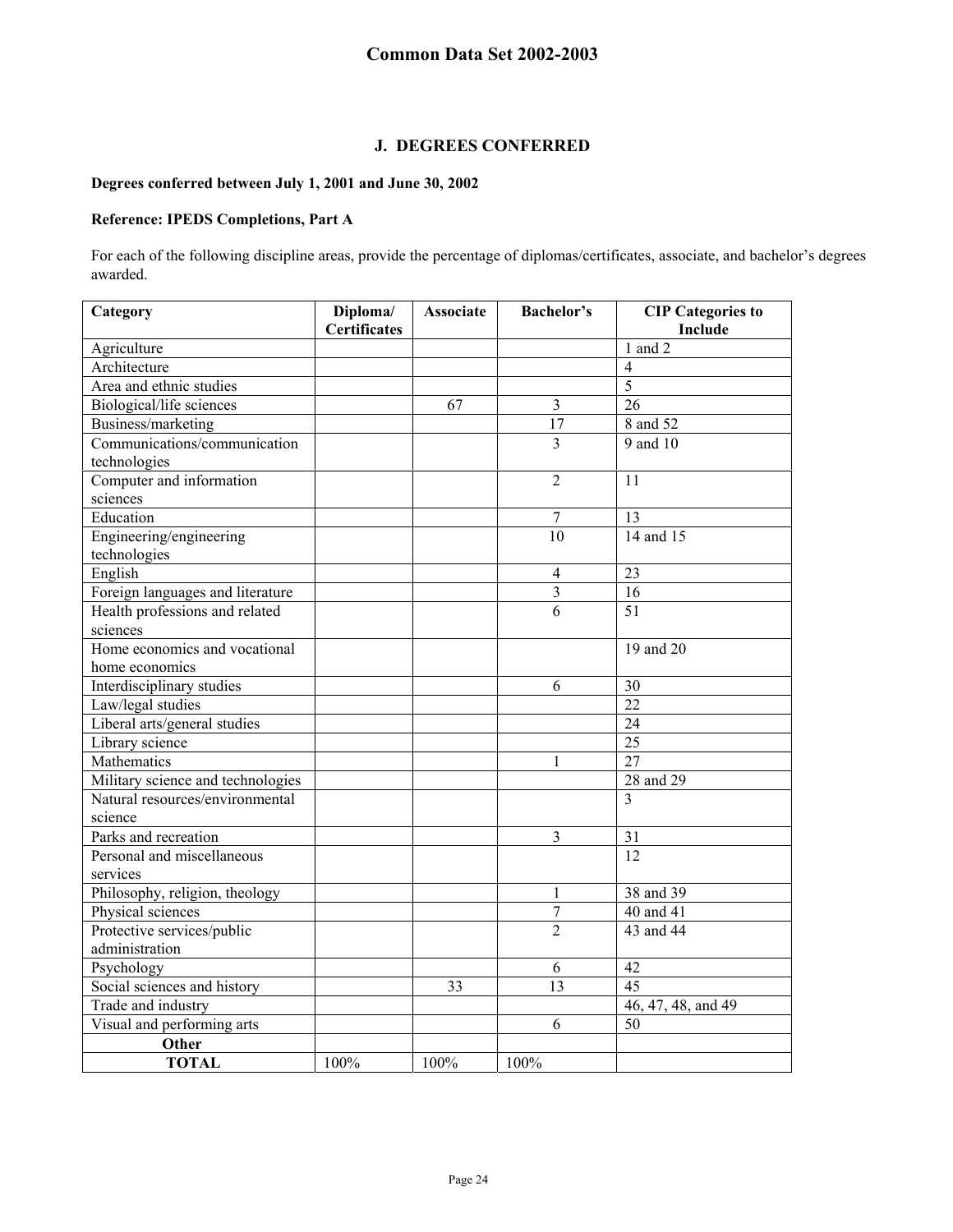### **Common Data Set Definitions 2002**

#### ♦ **All definitions related to the financial aid section appear at the end of the Definitions document.**

Items preceded by an asterisk (\*) represent definitions agreed to among publishers which do not appear on the CDS document but may be present on individual publishers' surveys.

**\*Academic advisement:** Plan under which each student is assigned to a faculty member or a trained adviser, who, through regular meetings, helps the student plan and implement immediate and long-term academic and vocational goals.

**Accelerated program:** Completion of a college program of study in fewer than the usual number of years, most often by attending summer sessions and carrying extra courses during the regular academic term**.** 

**Admitted student:** Applicant who is offered admission to a degree-granting program at your institution.

**\*Adult student services:** Admission assistance, support, orientation, and other services expressly for adults who have started college for the first time, or who are re-entering after a lapse of a few years.

**American Indian or Alaska native:** A person having origins in any of the original peoples of North America and who maintains cultural identification through tribal affiliation or community recognition.

**Applicant (first-time, first year):** An individual who has fulfilled the institution's requirements to be considered for admission (including payment or waiving of the application fee, if any) and who has been notified of one of the following actions: admission, nonadmission, placement on waiting list, or application withdrawn (by applicant or institution).

**Application fee:** That amount of money that an institution charges for processing a student's application for acceptance. This amount is *not* creditable toward tuition and required fees, nor is it refundable if the student is not admitted to the institution.

**Asian or Pacific Islander:** A person having origins in any of the original peoples of the Far East, Southeast Asia, the Indian Subcontinent, or Pacific Islands. This includes people from China, Japan, Korea, the Philippine Islands, American Samoa, India, and Vietnam.

**Associate degree:** An award that normally requires at least two but less than four years of full-time equivalent college work.

**Bachelor's degree:** An award (baccalaureate or equivalent degree, as determined by the Secretary of the U.S. Department of Education) that normally requires at least four years but *not* more than five years of full-time equivalent college-level work. This includes ALL bachelor's degrees conferred in a five-year cooperative (work-study plan) program. (A cooperative plan provides for alternate class attendance and employment in business, industry, or government; thus, it allows students to combine actual work experience with their college studies.) Also, it includes bachelor's degrees in which the normal four years of work are completed in three years.

**Black, non-Hispanic:** A person having origins in any of the black racial groups of Africa (except those of Hispanic origin).

**Board (charges):** Assume average cost for 19 meals per week or the maximum meal plan.

**Books and supplies (costs):** Average cost of books and supplies. Do not include unusual costs for special groups of students (e.g., engineering or art majors), unless they constitute the majority of students at your institution.

**Calendar system:** The method by which an institution structures most of its courses for the academic year.

**\*Career and placement services:** A range of services, including (often) the following: coordination of visits of employers to campus; aptitude and vocational testing; interest inventories, personal counseling; help in resume writing, interviewing, launching the job search; listings for those students desiring employment and those seeking permanent positions; establishment of a permanent reference folder; career resource materials.

**Carnegie units:** One year of study or the equivalent in a secondary school subject.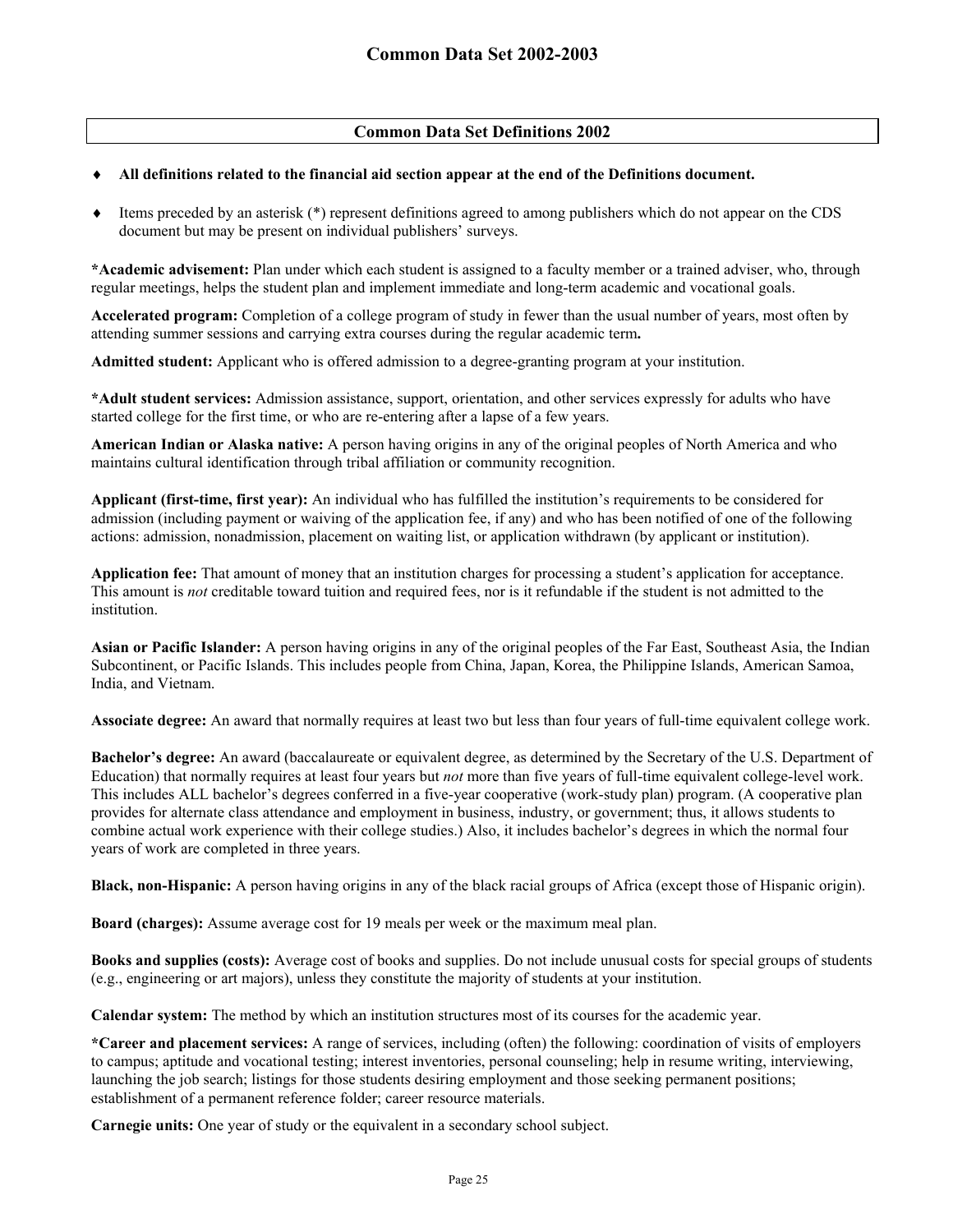#### **Certificate:** See **Postsecondary award, certificate, or diploma.**

**Class rank:** The relative numerical position of a student in his or her graduating class, calculated by the high school on the basis of grade-point average, whether weighted or unweighted.

**College-preparatory program:** Courses in academic subjects (English, history and social studies, foreign languages, mathematics, science, and the arts) that stress preparation for college or university study.

**Common Application:** The standard application form distributed by the National Association of Secondary School Principals for a large number of private colleges who are members of the Common Application Group.

**\*Community service program:** Referral center for students wishing to perform volunteer work in the community or participate in volunteer activities coordinated by academic departments.

**Commuter:** A student who lives off campus in housing that is not owned by, operated by, or affiliated with the college. This category includes students who commute from home and students who have moved to the area to attend college.

Contact hour: A unit of measure that represents an hour of scheduled instruction given to students. Also referred to as clock hour.

**Continuous basis (for program enrollment):** A calendar system classification that is used by institutions that enroll students at any time during the academic year. For example, a cosmetology school or a word processing school might allow students to enroll and begin studies at various times, with no requirement that classes begin on a certain date.

**Cooperative housing:** College-owned, -operated, or -affiliated housing in which students share room and board expenses and participate in household chores to reduce living expenses.

**Cooperative (work-study plan) program:** A program that provides for alternate class attendance and employment in business, industry, or government.

**\*Counseling service:** Activities designed to assist students in making plans and decisions related to their education, career, or personal development.

**Credit:** Recognition of attendance or performance in an instructional activity (course or program) that can be applied by a recipient toward the requirements for a degree, diploma, certificate, or other formal award.

**Credit course:** A course that, if successfully completed, can be applied toward the number of courses required for achieving a degree, diploma, certificate, or other formal award.

**Credit hour:** A unit of measure representing an hour (50 minutes) of instruction over a 15-week period in a semester or trimester system or a 10-week period in a quarter system. It is applied toward the total number of hours needed for completing the requirements of a degree, diploma, certificate, or other formal award.

**Cross-registration:** A system whereby students enrolled at one institution may take courses at another institution without having to apply to the second institution.

**Deferred admission:** The practice of permitting admitted students to postpone enrollment, usually for a period of one academic term or one year.

**Degree:** An award conferred by a college, university, or other postsecondary education institution as official recognition for the successful completion of a program of studies.

**Degree-seeking students:** Students enrolled in courses for credit who are recognized by the institution as seeking a degree or formal award. At the undergraduate level, this is intended to include students enrolled in vocational or occupational programs.

**Differs by program (calendar system):** A calendar system classification that is used by institutions that have occupational/vocational programs of varying length. These schools may enroll students at specific times depending on the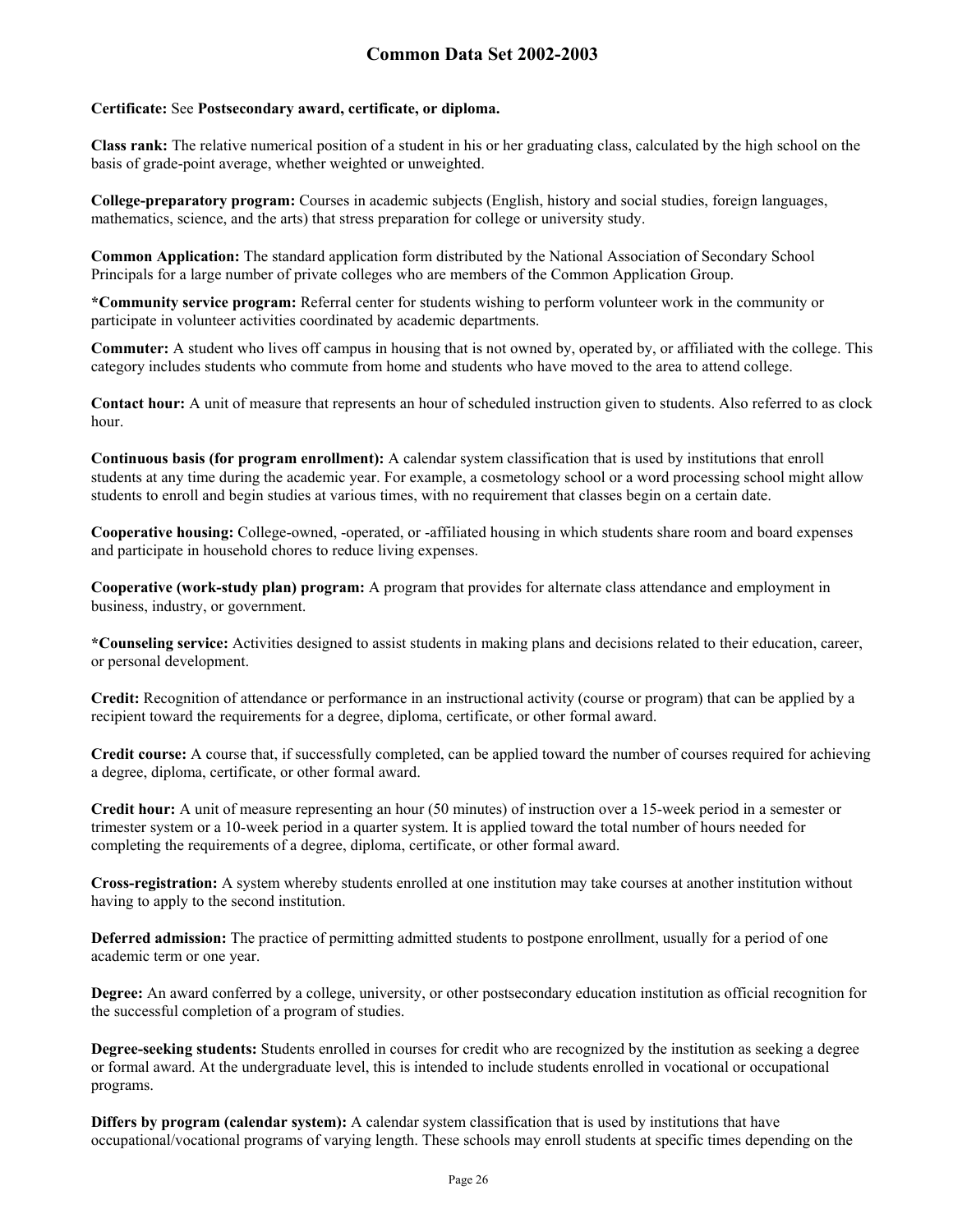program desired. For example, a school might offer a two-month program in January, March, May, September, and November; and a three-month program in January, April, and October.

#### **Diploma:** See **Postsecondary award, certificate, or diploma.**

**Distance learning:** An option for earning course credit at off-campus locations via cable television, internet, satellite classes, videotapes, correspondence courses, or other means.

**Doctoral degree:** The highest award a student can earn for graduate study. The doctoral degree classification includes such degrees as Doctor of Education, Doctor of Juridical Science, Doctor of Public Health, and the Doctor of Philosophy degree in any field such as agronomy, food technology, education, engineering, public administration, ophthalmology, or radiology. For the Doctor of Public Health degree, the prior degree is generally earned in the closely related field of medicine or in sanitary engineering.

**Double major:** Program in which students may complete two undergraduate programs of study simultaneously.

**Dual enrollment:** A program through which high school students may enroll in college courses while still enrolled in high school. Students are not required to apply for admission to the college in order to participate.

**Early action plan:** An admission plan that allows students to apply and be notified of an admission decision well in advance of the regular notification dates. If admitted, the candidate is not committed to enroll; the student may reply to the offer under the college's regular reply policy.

**Early admission:** A policy under which students who have not completed high school are admitted and enroll full time in college, usually after completion of their junior year.

**Early decision plan:** A plan that permits students to apply and be notified of an admission decision (and financial aid offer if applicable) well in advance of the regular notification date. Applicants agree to accept an offer of admission and, if admitted, to withdraw their applications from other colleges. There are three possible decisions for early decision applicants: admitted, denied, or not admitted but forwarded for consideration with the regular applicant pool, without prejudice.

**English as a Second Language (ESL):** A course of study designed specifically for students whose native language is not English.

**Exchange student program-domestic:** Any arrangement between a student and a college that permits study for a semester or more at another college **in the United States** without extending the amount of time required for a degree. **See also Study abroad**.

**External degree program:** A program of study in which students earn credits toward a degree through independent study, college courses, proficiency examinations, and personal experience. External degree programs require minimal or no classroom attendance.

**Extracurricular activities (as admission factor):** Special consideration in the admissions process given for participation in both school and nonschool-related activities of interest to the college, such as clubs, hobbies, student government, athletics, performing arts, etc.

**First professional certificate (postdegree):** An award that requires completion of an organized program of study designed for persons who have completed the first professional degree. Examples could be refresher courses or additional units of study in a specialty or subspecialty.

**First professional degree:** An award in one of the following fields: Chiropractic (DC, DCM), dentistry (DDS, DMD), medicine (MD), optometry (OD), osteopathic medicine (DO), rabbinical and Talmudic studies (MHL, Rav), Pharmacy (BPharm, PharmD), podiatry (PodD, DP, DPM), veterinary medicine (DVM), law (LLB, JD), divinity/ministry (BD, MDiv).

First-time student: A student attending any institution for the first time at the level enrolled. Includes students enrolled in the fall term who attended a postsecondary institution for the first time at the same level in the prior summer term. Also includes students who entered with advanced standing (college credit earned before graduation from high school).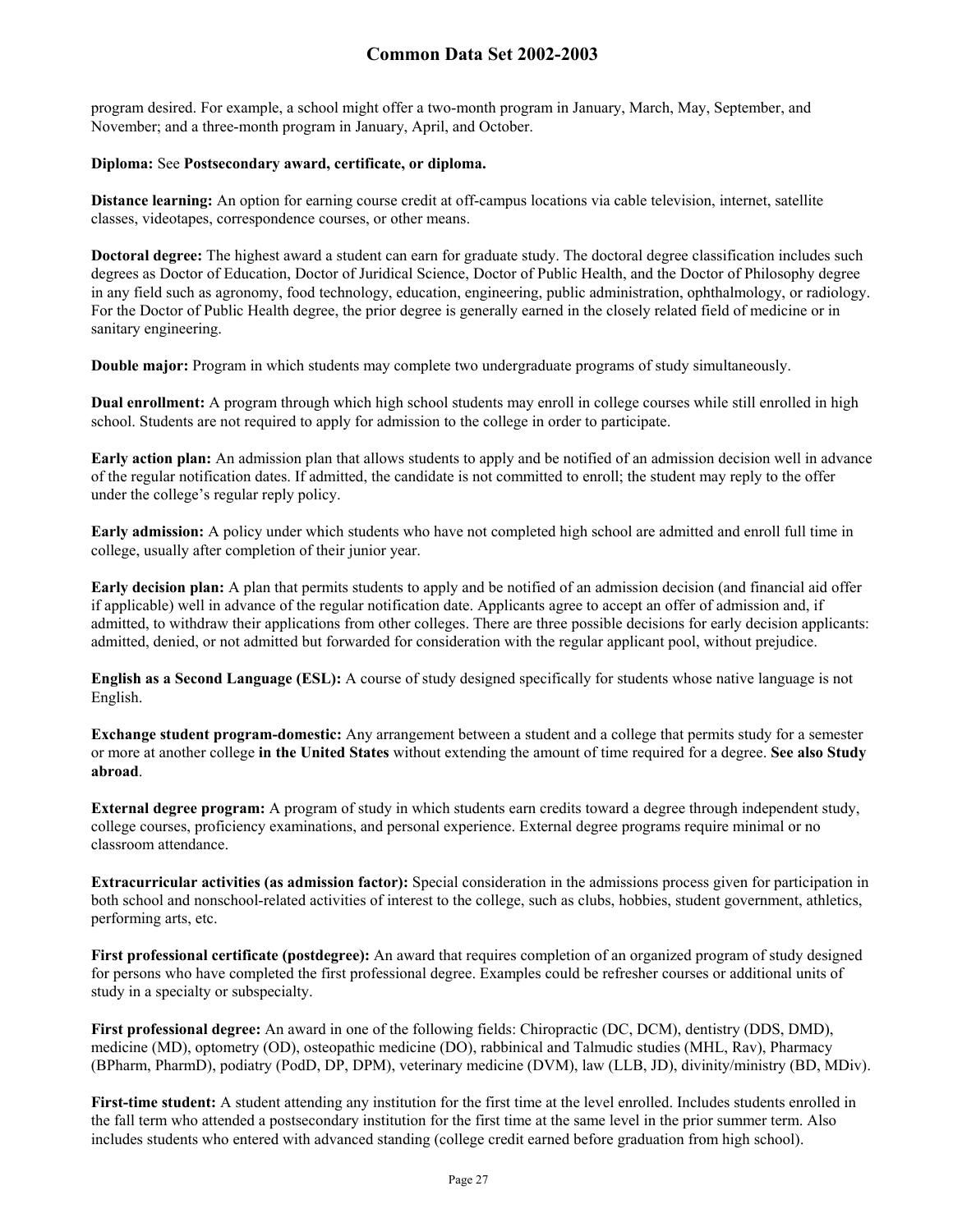**First-time, first-year (freshman) student:** A student attending any institution for the first time at the undergraduate level. Includes students enrolled in the fall term who attended college for the first time in the prior summer term. Also includes students who entered with advanced standing (college credits earned before graduation from high school).

**First-year student:** A student who has completed less than the equivalent of 1 full year of undergraduate work; that is, less than 30 semester hours (in a 120-hour degree program) or less than 900 contact hours.

**Freshman:** A first-year undergraduate student.

**\*Freshman/new student orientation:** Orientation addressing the academic, social, emotional, and intellectual issues involved in beginning college. May be a few hours or a few days in length; at some colleges, there is a fee.

**Full-time student (undergraduate):** A student enrolled for 12 or more semester credits, 12 or more quarter credits, or 24 or more contact hours a week each term.

**Geographical residence (as admission factor):** Special consideration in the admission process given to students from a particular region, state, or country of residence.

**Grade-point average (academic high school GPA):** The sum of grade points a student has earned in secondary school divided by the number of courses taken. The most common system of assigning numbers to grades counts four points for an A, three points for a B, two points for a C, one point for a D, and no points for an E or F. Unweighted GPA's assign the same weight to each course. Weighting gives students additional points for their grades in advanced or honors courses.

**Graduate student:** A student who holds a bachelor's or first professional degree, or equivalent, and is taking courses at the post-baccalaureate level.

**\*Health services:** Free or low cost on-campus primary and preventive health care available to students.

**High school diploma or recognized equivalent:** A document certifying the successful completion of a prescribed secondary school program of studies, or the attainment of satisfactory scores on the Tests of General Educational Development (GED), or another state-specified examination.

**Hispanic:** A person of Mexican, Puerto Rican, Cuban, Central or South American, or other Spanish culture or origin, regardless of race.

**Honors program:** Any special program for very able students offering the opportunity for educational enrichment, independent study, acceleration, or some combination of these.

**Independent study:** Academic work chosen or designed by the student with the approval of the department concerned, under an instructor's supervision, and usually undertaken outside of the regular classroom structure.

**In-state tuition:** The tuition charged by institutions to those students who meet the state's or institution's residency requirements.

#### **International student:** See **Nonresident alien.**

**Internship:** Any short-term, supervised work experience usually related to a student's major field, for which the student earns academic credit. The work can be full- or part-time, on- or off-campus, paid or unpaid.

**\*Learning center:** Center offering assistance through tutors, workshops, computer programs, or audiovisual equipment in reading, writing, math, and skills such as taking notes, managing time, taking tests.

**\*Legal services:** Free or low cost legal advice for a range of issues (personal and other).

**Liberal arts/career combination:** Program in which a student earns undergraduate degrees in two separate fields, one in a liberal arts major and the other in a professional or specialized major, whether on campus or through cross-registration.

**Master's degree:** An award that requires the successful completion of a program of study of at least the full-time equivalent of one but not more than two academic years of work beyond the bachelor's degree.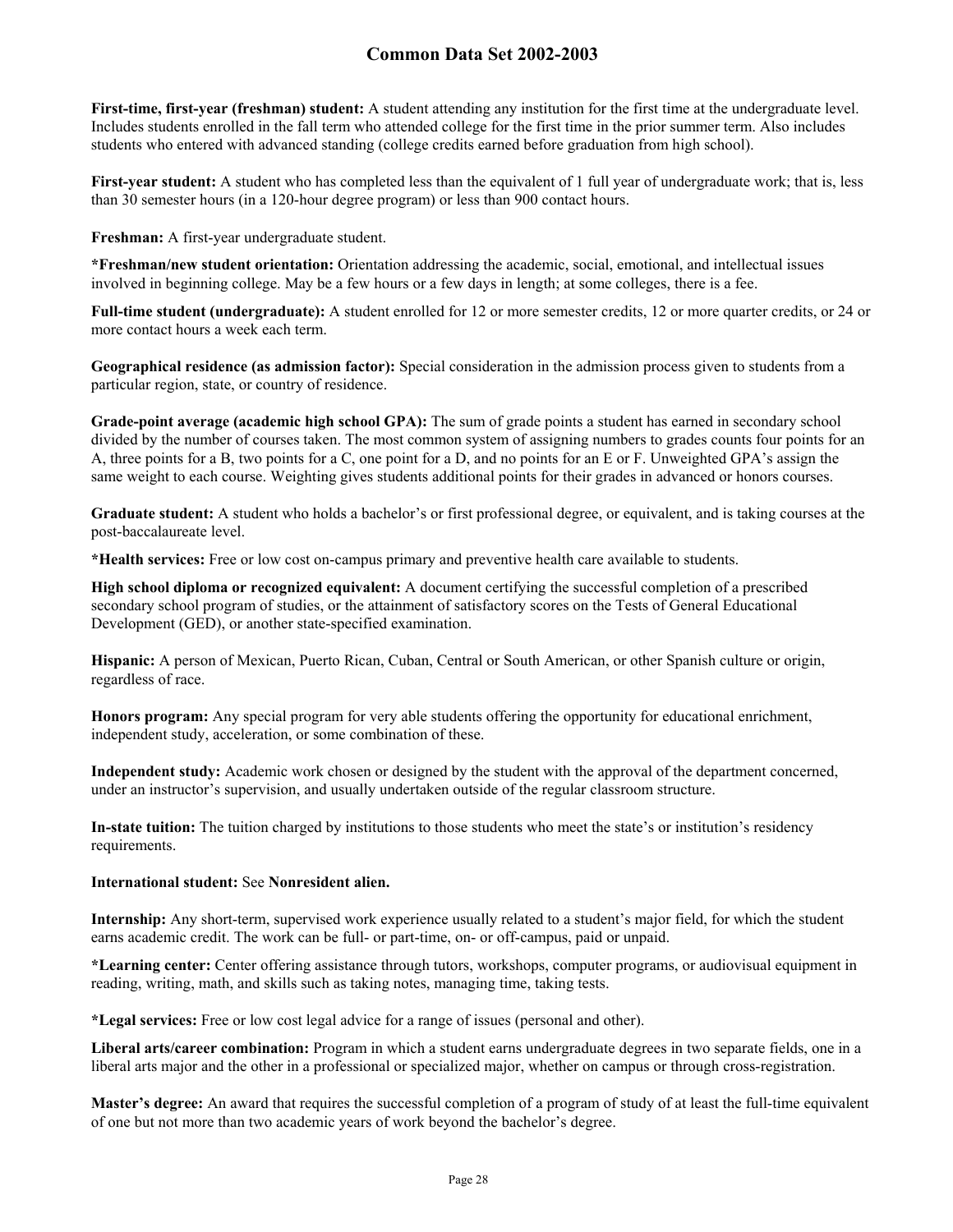**Minority affiliation (as admission factor):** Special consideration in the admission process for members of designated racial/ethnic minority groups.

**\*Minority student center:** Center with programs, activities, and/or services intended to enhance the college experience of students of color.

**Nonresident alien:** A person who is not a citizen or national of the United States and who is in this country on a visa or temporary basis and does not have the right to remain indefinitely.

**\*On-campus day care:** Licensed day care for students' children (usually age 3 and up); usually for a fee.

**Open admission:** Admission policy under which virtually all secondary school graduates or students with GED equivalency diplomas are admitted without regard to academic record, test scores, or other qualifications.

**Other expenses (costs):** Include average costs for clothing, laundry, entertainment, medical (if not a required fee), and furnishings.

**Out-of-state tuition:** The tuition charged by institutions to those students who do not meet the institution's or state's residency requirements.

**Part-time student (undergraduate):** A student enrolled for fewer than 12 credits per semester or quarter, or fewer than 24 contact hours a week each term.

**\*Personal counseling**: One-on-one or group counseling with trained professionals for students who want to explore personal, educational, or vocational issues.

**Post-baccalaureate certificate:** An award that requires completion of an organized program of study requiring 18 credit hours beyond the bachelor's; designed for persons who have completed a baccalaureate degree but do not meet the requirements of academic degrees carrying the title of master.

**Post-master's certificate:** An award that requires completion of an organized program of study of 24 credit hours beyond the master's degree but does not meet the requirements of academic degrees at the doctoral level.

**Postsecondary award, certificate, or diploma:** Includes the following three IPEDS definitions for postsecondary awards, certificates, and diplomas of varying durations and credit/contact hour requirements—

*Less Than 1 Academic Year:* Requires completion of an organized program of study at the postsecondary level (below the baccalaureate degree) in less than 1 academic year (2 semesters or 3 quarters) or in less than 900 contact hours by a student enrolled full-time.

*At Least 1 But Less Than 2 Academic Years:* Requires completion of an organized program of study at the postsecondary level (below the baccalaureate degree) in at least 1 but less than 2 full-time equivalent academic years, or designed for completion in at least 30 but less than 60 credit hours, or in at least 900 but less than 1,800 contact hours.

*At Least 2 But Less Than 4 Academic Years:* Requires completion of an organized program of study at the postsecondary level (below the baccalaureate degree) in at least 2 but less than 4 full-time equivalent academic years, or designed for completion in at least 60 but less than 120 credit hours, or in at least 1,800 but less than 3,600 contact hours.

**Private institution:** An educational institution controlled by a private individual(s) or by a nongovernmental agency, usually supported primarily by other than public funds, and operated by other than publicly elected or appointed officials.

**Private for-profit institution:** A private institution in which the individual(s) or agency in control receives compensation, other than wages, rent, or other expenses for the assumption of risk.

**Private nonprofit institution:** A private institution in which the individual(s) or agency in control receives no compensation, other than wages, rent, or other expenses for the assumption of risk. These include both independent nonprofit schools and those affiliated with a religious organization.

#### **Proprietary institution:** See **Private for-profit institution.**

**Public institution:** An educational institution whose programs and activities are operated by publicly elected or appointed school officials, and which is supported primarily by public funds.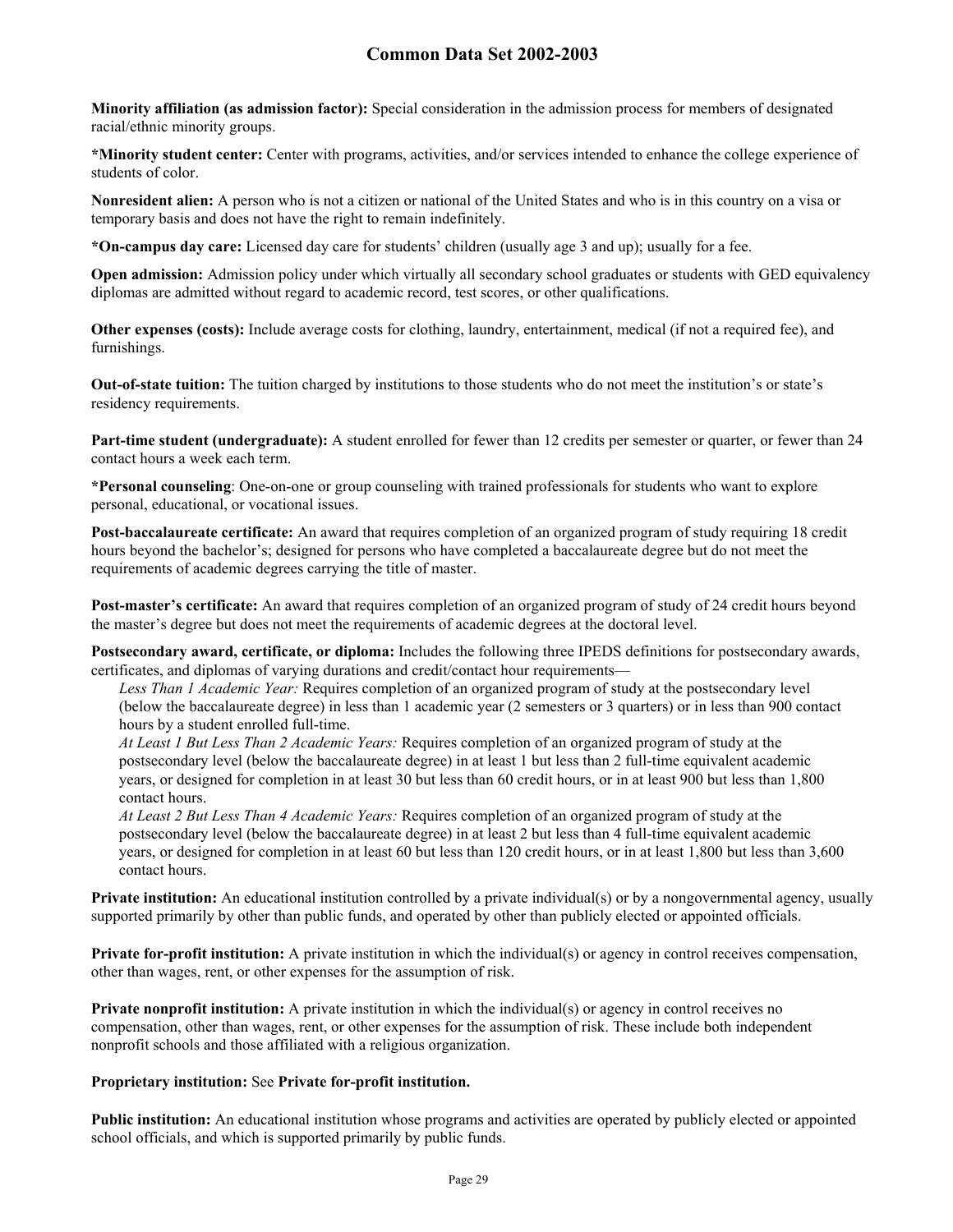**Quarter calendar system:** A calendar system in which the academic year consists of three sessions called quarters of about 12 weeks each. The range may be from 10 to 15 weeks. There may be an additional quarter in the summer.

**Race/ethnicity:** Category used to describe groups to which individuals belong, identify with, or belong in the eyes of the community. The categories do not denote scientific definitions of anthropological origins. A person may be counted in only one group.

**Race/ethnicity unknown:** Category used to classify students or employees whose race/ethnicity is not known and whom institutions are unable to place in one of the specified racial/ethnic categories.

**Religious affiliation/commitment (as admission factor):** Special consideration given in the admission process for affiliation with a certain church or faith/religion, commitment to a religious vocation, or observance of certain religious tenets/lifestyle.

**\*Religious counseling:** One-on-one or group counseling with trained professionals for students who want to explore religious problems or issues.

**\*Remedial services:** Instructional courses designed for students deficient in the general competencies necessary for a regular postsecondary curriculum and educational setting.

**Required fees:** Fixed sum charged to students for items not covered by tuition and required of such a large proportion of all students that the student who does NOT pay is the exception. Do not include application fees or optional fees such as lab fees or parking fees.

**Resident alien or other eligible non-citizen:** A person who is not a citizen or national of the United States and who has been admitted as a legal immigrant for the purpose of obtaining permanent resident alien status (and who holds either an alien registration card [Form I-551 or I-151], a Temporary Resident Card [Form I-688], or an Arrival-Departure Record [Form I-94] with a notation that conveys legal immigrant status, such as Section 207 Refugee, Section 208 Asylee, Conditional Entrant Parolee or Cuban-Haitian).

**Room and board (charges)—on campus:** Assume double occupancy in institutional housing and 19 meals per week (or maximum meal plan).

**Secondary school record (as admission factor):** Information maintained by the secondary school that may include such things as the student's high school transcript, class rank, GPA, and teacher and counselor recommendations.

**Semester calendar system:** A calendar system that consists of two semesters during the academic year with about 16 weeks for each semester of instruction. There may be an additional summer session.

**Student-designed major:** A program of study based on individual interests, designed with the assistance of an adviser.

**Study abroad:** Any arrangement by which a student completes part of the college program studying in another country. Can be at a campus abroad or through a cooperative agreement with some other U.S. college or an institution of another country.

**\*Summer session:** A summer session is shorter than a regular semester and not considered part of the academic year. It is not the third term of an institution operating on a trimester system or the fourth term of an institution operating on a quarter calendar system. The institution may have 2 or more sessions occurring in the summer months. Some schools, such as vocational and beauty schools, have year-round classes with no separate summer session.

**Talent/ability (as admission factor):** Special consideration given to students with demonstrated talent/abilities in areas of interest to the institution (e.g., sports, the arts, languages, etc.).

**Teacher certification program:** Program designed to prepare students to meet the requirements for certification as teachers in elementary, middle/junior high, and secondary schools.

**Transfer applicant:** An individual who has fulfilled the institution's requirements to be considered for admission (including payment or waiving of the application fee, if any) and who has previously attended another college or university and earned college-level credit.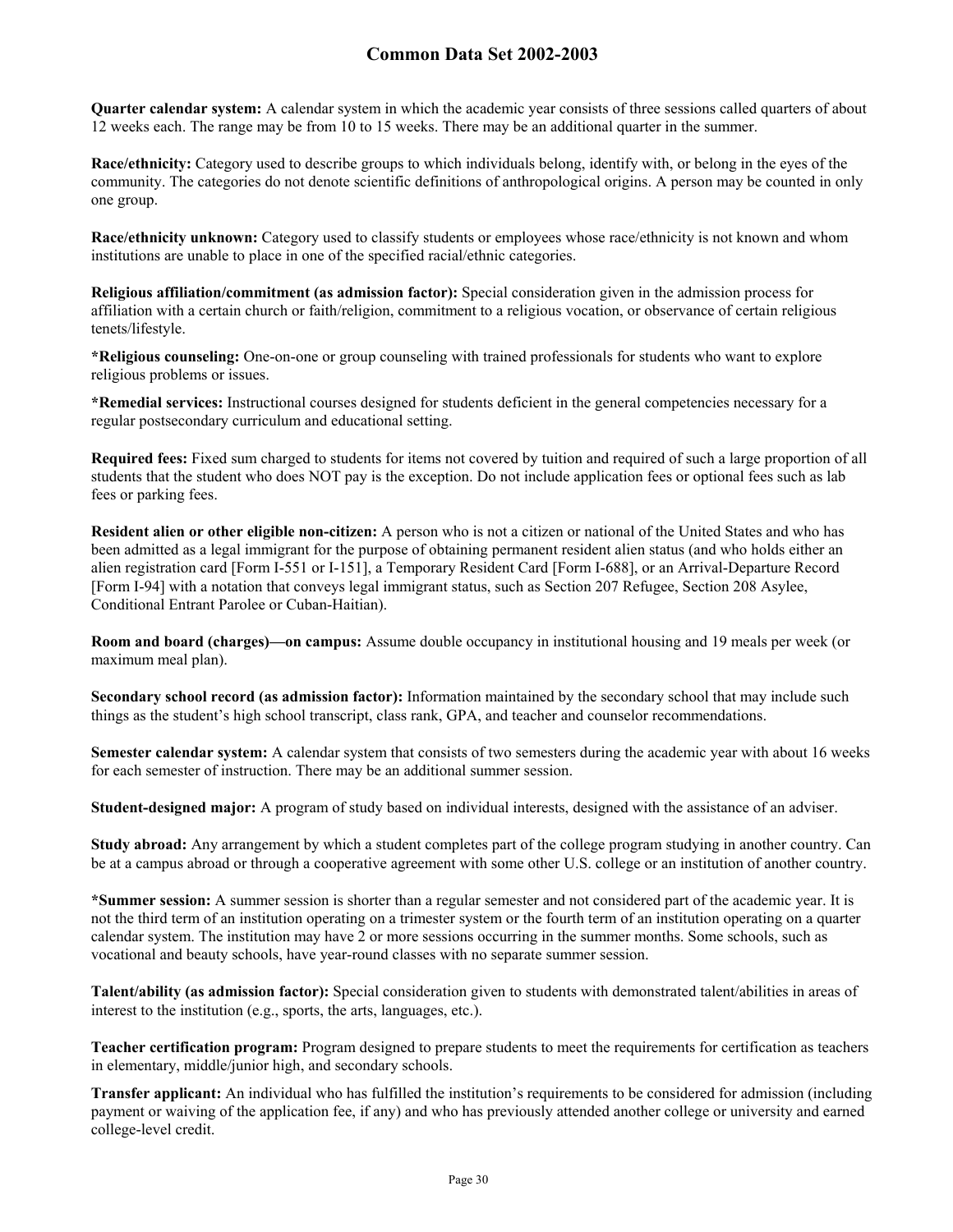**Transfer student:** A student entering the institution for the first time but known to have previously attended a postsecondary institution at the same level (e.g., undergraduate). The student may transfer with or without credit.

**Transportation (costs):** Assume two round trips to student's hometown per year for students in institutional housing or daily travel to and from your institution for commuter students.

**Trimester calendar system:** An academic year consisting of 3 terms of about 15 weeks each.

**Tuition:** Amount of money charged to students for instructional services. Tuition may be charged per term, per course, or per credit.

**\*Tutoring:** May range from one-on-one tutoring in specific subjects to tutoring in an area such as math, reading, or writing. Most tutors are college students; at some colleges, they are specially trained and certified.

Unit: a standard of measurement representing hours of academic instruction (e.g., semester credit, quarter credit, contact hour).

**Undergraduate:** A student enrolled in a four- or five-year bachelor's degree program, an associate degree program, or a vocational or technical program below the baccalaureate.

**\*Veteran's counseling:** Helps veterans and their dependents obtain benefits for their selected program and provides certifications to the Veteran's Administration. May also provide personal counseling on the transition from the military to a civilian life.

**\*Visually impaired:** Any person whose sight loss is not correctable and is sufficiently severe as to adversely affect educational performance.

**Volunteer work (as admission factor):** Special consideration given to students for activity done on a volunteer basis (e.g., tutoring, hospital care, working with the elderly or disabled) as a service to the community or the public in general.

Wait list: List of students who meet the admission requirements but will only be offered a place in the class if space becomes available.

**Weekend college:** A program that allows students to take a complete course of study and attend classes only on weekends.

**White, non-Hispanic:** A person having origins in any of the original peoples of Europe, North Africa, or the Middle East (except those of Hispanic origin).

**\*Women's center:** Center with programs, academic activities, and/or services intended to promote an understanding of the evolving roles of women.

**Work experience (as admission factor):** Special consideration given to students who have been employed prior to application, whether for relevance to major, demonstration of employment-related skills, or as explanation of student's academic and extracurricular record.